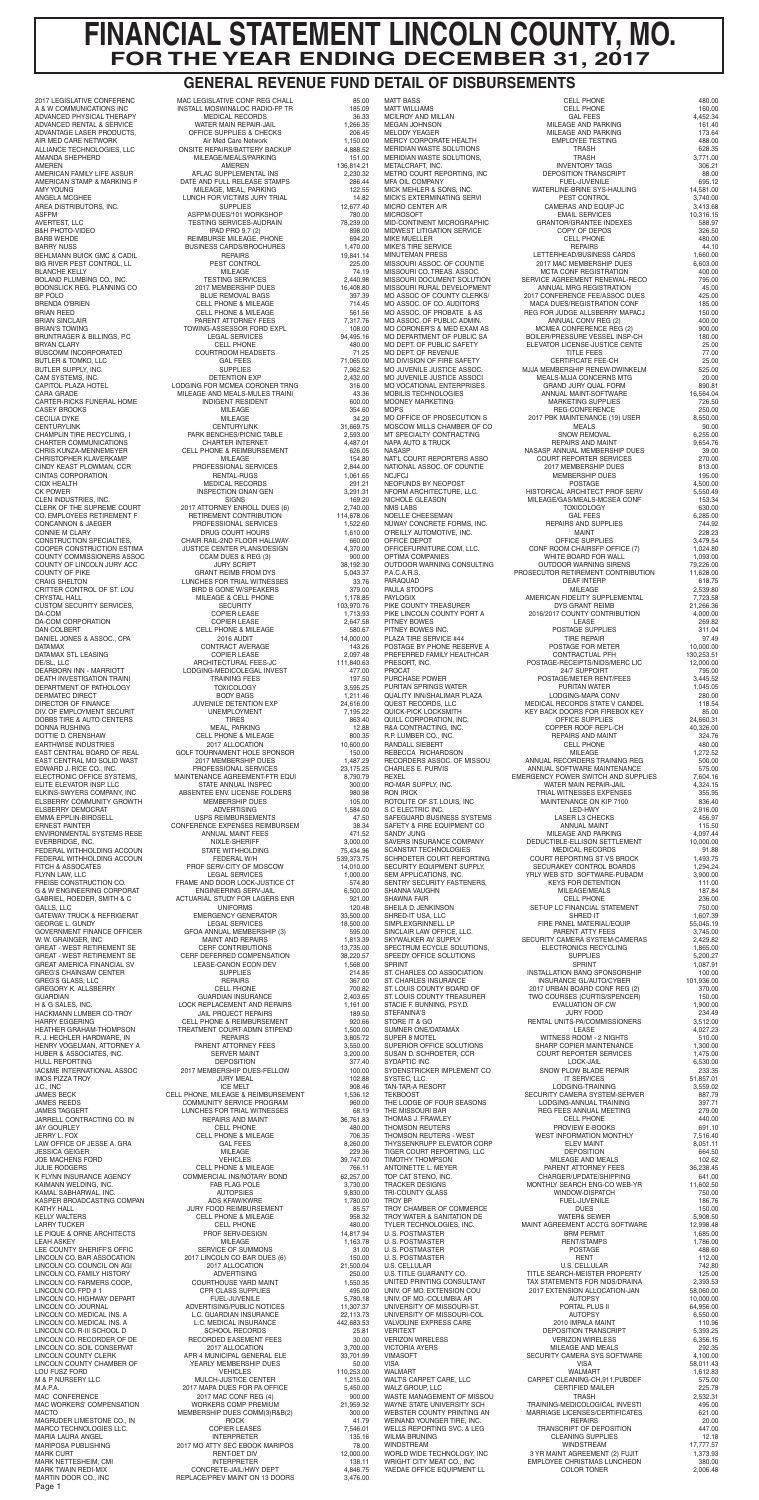A & W COMMUNICATIONS INC REPAIRS 1,893.18 A-B SIGNS SIGNS 471.00 ADVANCED RENTAL & SERVICE RENTALS AND SUPPLIES<br>AIR MED CARE NETWORK AND AIR Med Care Network AIR MED CARE NETWORK<br>AIRGAS MID AMERICA AIRGAS MID AMERICA OXYGEN/ACETYLENE 332.50 AIRGAS USA, LLC OXYGEN/ACETYLENE 2,937.19 AMEREN 4,907.86

Page 2

#### **ROAD AND BRIDGE FUND DETAIL OF DISBURSEMENTS CON'T.**

VISA VISA 3,605.10 WACO TRUCK SERVICE, INC. REPAIRS 20,620.50 VARRENTON OIL COMPANY FUEL FUEL SURFENTON OIL COMPANY AND SURFENT OF MISSOU س کے بارے کے بین کے بین کے بین کے بین کریں کر ہے ۔<br>1,121.90 TRASH-HWY 1,121.90 TRASH-HWY 1,121.90 TRASH-HWY 1,121.90 WEINAND YOUNGER TIRE, INC. WEINAND YOUNGER TIRE, INC. REPAIRS 3,391.75

ZEP MANUFACTURING CO., INC SUPPLIES 635.01

1,154.75 WOODY'S MUNICIPAL SUPPLY C<br>1,154.75 WOODY'S MUNICIPAL SUPPLY C<br>350.00 ZEP MANUFACTURING CO., INC SUPPLIES

332.50 ZONE GROUP LLC

| <b>GENERAL FUND 01</b>                             |
|----------------------------------------------------|
| AYERS, VICTORIA                                    |
| <b>BASS, MATTHEW T</b><br>BELCHER, JR., HARRY      |
| BRIGHT, TARA                                       |
| <b>BROOKS, CASEY M</b>                             |
| <b>BROWNING, BRILEY</b>                            |
| <b>BROYLES, MICHELLE</b>                           |
| BRUNING, WILMA J                                   |
| BURKEMPER, ELIZABETH                               |
| <b>CHAMPION, MARY</b><br>CLARY, BRYAN              |
| CLARY, SAM G                                       |
| COLBERT, DANIEL                                    |
| CRENSHAW, DOTTIE                                   |
| <b>CURTIS, SPENCER</b>                             |
| DERIENZO, DENISE                                   |
| DICKHERBER, SAVANNA                                |
| DYKE, CECILIA                                      |
| EBERHARD, JEAN M                                   |
| EGGERING, HARRY<br>EPPLIN, EMMA                    |
| FAIR, SHAWNA                                       |
| FISCHER, KIMBERLY                                  |
| FLETCHER, CATHERINE                                |
| FLYNN, MADISON                                     |
| FOLEY, DEBRA                                       |
| FOX, JERRY L                                       |
| GEIGER-ADKINS, JESSICA                             |
| <b>GLEASON, NICHOLE</b><br>GOURLEY, JAY            |
| GRADE, CARA                                        |
| GRAHAM-THOMPSON, HEATHI                            |
| HALL, CRYSTAL M                                    |
| HERRING, CHRISTINA                                 |
| IRVIN, ANNA M                                      |
| JOHNSON, MEGAN                                     |
| JUNG, SANDRA                                       |
| <b>KELLY, BLANCHE C</b><br>KLAVERKAMP, CHRISTOPHER |
| <b>KREHMEYER, JOHN</b>                             |
| KREUGER, MICHAEL                                   |
| LASITUR, MARILU                                    |
| LASH, FRANCES M                                    |
| LAWSON, DIANE M                                    |
| MARBACH, JOAN                                      |
| MINTER, HEATHER                                    |
| MITCHELL, DONNA<br>MUELLER, MICHAEL                |
| MYERS, MICHELLE                                    |
| NEEL, AMANDA J                                     |
| O'BRIEN, BRENDA                                    |
| PONDER, SHANE                                      |
| REED, BRIAN                                        |
| REED, JEFFERY                                      |
| REED, JUNE                                         |
| RHODES, BRIANNA                                    |
| RICHARDSON, REBECCA<br>RODGERS, JULIE A            |
| RUSHING, DONNA                                     |
| RYAN, JUDY E                                       |
| SANDERS, LINDSEY                                   |
| SHEPHERD, AMANDA                                   |
| SIEBERT, RANDY S                                   |
| SOOTS, LAURA A                                     |
| STEWART, CLAY                                      |
| SULLIVAN, ANNA                                     |
| SULLIVAN, RYAN<br>THOMPSON, TIMOTHY                |
| TUCKER, LARRY W                                    |
| VAUGHN, SHANNA L                                   |
| WALTERS, KELLY                                     |
| WARD, CARRIE                                       |
| WEHDE, BARBARA R                                   |
| WIELAND, PATTY                                     |
| WILLIAMS, KAITLYN                                  |
| WILLIAMS, MATTHEW<br>WILLIAMS-FISHER, VICTORIA     |
| WILMES, TAYLOR                                     |
| WINKELMEIER, DAVID                                 |
| WOELFEL, KATHERINE                                 |
| WOMMACK CHANEY, LEAH                               |
| YEAGER, MELODY K                                   |
| YOUNG, AMY                                         |
| ZUMWALT, JESSICA                                   |
| <b>TOTAL GENERAL</b>                               |
| <b>CLIB</b>                                        |

| AYERS, VICTORIA                                        | 20,464.31               | CHURCH, DALE                                | 31,488.70              | AMERICAN FAMILY LIFE ASSUR                               | AFLAC SUPPLEMENTAL INS                                 | 3,847.44                |
|--------------------------------------------------------|-------------------------|---------------------------------------------|------------------------|----------------------------------------------------------|--------------------------------------------------------|-------------------------|
| <b>BASS, MATTHEW T</b>                                 | 40,723.92               | CONNER, JULIE                               | 11,308.42              | AREA DISTRIBUTORS, INC.                                  | <b>FLOOR SUPPLIES</b>                                  | 391.35                  |
| BELCHER, JR., HARRY                                    | 26,265.12               | CONRAD, MELISSA                             | 2,131.53               | ASURE TEST, INC.                                         | <b>EMPLOYEE DRUG TEST</b>                              | 524.45                  |
| <b>BRIGHT, TARA</b>                                    | 8,160.00                | CONTE, MICHAEL                              | 14,145.68              | BEDROCK QUARRY, LLC                                      | <b>ROCK</b>                                            | 840.92                  |
| <b>BROOKS, CASEY M</b>                                 | 49,425.84               | COPELAND, ZACHARY                           | 22,560.98              | BIG RIVER PEST CONTROL, LL                               | PEST CONTROL                                           | 50.00                   |
| <b>BROWNING, BRILEY</b>                                | 286.00                  | <b>CORNS, KATELYN</b>                       | 20,277.98              | BLEIGH CONSTRUCTION CO.                                  | FLOOD REC-N CORNERSTONE RD/QUARRY RD                   | 342,507.00              |
| <b>BROYLES, MICHELLE</b>                               | 15,927.68               | COTTLE, JOHN W                              | 68,731.92              | <b>BOBCAT OF ST. LOUIS</b>                               | <b>REPAIRS</b>                                         | 780.88                  |
| BRUNING, WILMA J                                       | 21,484.98               | CROCKER, DESTINY                            | 11,432.37              | BOONSLICK REG. PLANNING CO                               | TRAFFIC CNTS-DUCK/HARD/HUMP/TA                         | 800.00                  |
| BURKEMPER, ELIZABETH                                   | 3,311.00                | <b>CROSS, CRAIG</b>                         | 6,582.28               | BUTLER SUPPLY, INC.                                      | <b>SUPPLIES</b>                                        | 306.92                  |
| <b>CHAMPION, MARY</b>                                  | 31,200.00               | DARTER, DERRECK                             | 40,221.12              | C & C BRIDGE AND CONCRETE,                               | FRED NORTON RD BRDIGE REPLACEM                         | 12,724.00               |
| CLARY, BRYAN                                           | 43,982.93               | DAVIS, CHANTRY                              | 4,413.40               | CANNON GENERAL CONTRACTORS                               | MACKVILLE, AUBUCH, DICKERM, E BURR OAK, CONTRACT 11    | 354,908.80              |
| CLARY, SAM G                                           | 855.63                  | DAVIS, CHRISTOPHER                          | 18,571.57              | <b>CARD SERVICES</b>                                     | <b>ORSCHELN</b>                                        | 3,401.25                |
| COLBERT, DANIEL                                        | 39,707.28               | DAVIS, RANDALL                              | 9,664.08               | CARGILL, INC.                                            | <b>HIGHWAY SALT</b>                                    | 18,839.56               |
| CRENSHAW, DOTTIE                                       | 57,033.84               | DOHERTY, ERIN R                             | 40,258.62              | CENTRAL STONE COMPANY                                    | <b>ROCK</b>                                            | 17,965.35               |
| CURTIS, SPENCER                                        | 19,399.16               | DONAHEY, TINA                               | 39,994.38              | <b>CENTURYLINK</b>                                       | <b>CENTURYLINK</b>                                     | 4,431.94                |
| DERIENZO, DENISE                                       | 38,432.09               | ESCUDERO, JAIME                             | 17,120.00              | CERTIFIED POWER, INC. COMP                               | WIRING HARN-ANTI ICING INT'L                           | 1,448.22                |
| DICKHERBER, SAVANNA                                    | 27,107.68               | FANN, JOEL T                                | 40,129.45              | <b>CHARLIE'S FARM &amp; HOME</b>                         | 4000 GAL VERTICAL POLY TANKS-2                         | 4,000.00                |
| DYKE, CECILIA                                          | 2,808.17                | FINLEY, NICOLE                              | 28,128.36              | CHEMSEARCH                                               | <b>MAXI LUBE-CASE</b>                                  | 2,280.38                |
| EBERHARD, JEAN M                                       | 27,923.04               | FLOYD, KIMBERLY                             | 38,104.32<br>38,380.08 | CLEN INDUSTRIES, INC.<br><b>CMW EQUIPMENT</b>            | <b>SIGNS</b><br>DD70 #7270/7278 ROLLERS                | 13,438.61<br>159,552.08 |
| EGGERING, HARRY                                        | 42,000.00               | FLYNN, SEAN                                 | 29,680.92              | CO. EMPLOYEES RETIREMENT F                               | RETIREMENT CONTRIBUTION                                | 35,656.11               |
| EPPLIN, EMMA                                           | 52,000.08               | <b>FOGARTY, EMILY</b>                       |                        | <b>COCHRAN</b>                                           | ROAD MATERIALS TESTING                                 | 8,895.00                |
| FAIR, SHAWNA                                           | 17,935.52               | <b>GRECO, ANTHONY</b>                       | 4,195.35               | CONTECH ENGINEERED SOLUTIO                               | <b>ARCH PIPE/BANDS</b>                                 | 8,274.48                |
| FISCHER, KIMBERLY                                      | 9,045.46                | GREGORY, JR., ANTHONY                       | 38,332.04              | <b>CUIVRE RIVER ELECTRIC COOP</b>                        | DAMAGE PWR LINES-SUGAR GROVERD                         | 2,358.62                |
| FLETCHER, CATHERINE<br>FLYNN, MADISON                  | 37,495.92<br>7,813.36   | GUGLIANO, KEVIN<br><b>HALL, ROBIN</b>       | 35,964.94<br>28.000.08 | <b>CUIVRE RIVER ELECTRIC COOP</b>                        | ELEC-HWY DEPT                                          | 7,279.38                |
| FOLEY, DEBRA                                           | 8,775.00                | HAMLIN, PATRICIA                            | 30,000.00              | <b>CURT'S TIRE HAULING</b>                               | HAUL OFF SCRAP TIRE-HWY                                | 903.00                  |
| FOX, JERRY L                                           | 57,034.08               | <b>HARNEY, PATRICK</b>                      | 41,726.50              | D&S FENCING CO., INC.                                    | FENCING-MEIER RD                                       | 534.00                  |
| GEIGER-ADKINS, JESSICA                                 | 30,179.28               | HENKE, JOSEPH R                             | 45,503.28              | <b>DEAN MUDD</b>                                         | <b>STRAW</b>                                           | 500.00                  |
| <b>GLEASON, NICHOLE</b>                                | 20,757.25               | HOLLINGSWORTH, CHRISTOPHER                  | 39,599.69              | DIV. OF EMPLOYMENT SECURIT                               | <b>UNEMPLOYMENT</b>                                    | 3,077.51                |
| GOURLEY, JAY                                           | 45,000.00               | HORN, JEFFERY                               | 1,541.19               | DULTMEIER SALES DAVENPORT,                               | <b>BRINE MIX SYSTEM</b>                                | 40,497.00               |
| GRADE, CARA                                            | 17,607.54               | HUNT, KEVIN A                               | 16,073.90              | <b>EASTON TWELLMAN</b>                                   | <b>STRAW</b>                                           | 340.00                  |
| GRAHAM-THOMPSON, HEATHER                               | 52,074.42               | JACKSON, THOMAS                             | 45,064.48              | ENERGY PETROLEUM COMPANY                                 | <b>FUEL</b>                                            | 203,178.82              |
| HALL, CRYSTAL M                                        | 57,033.84               | JOHNSON, AUSTIN                             | 8,757.64               | ENNIS IMPLEMENT CO.                                      | <b>REPAIRS</b>                                         | 4,358.56                |
| HERRING, CHRISTINA                                     | 13,815.00               | JOHNSON, BRIAN K                            | 37,491.45              | ERB EQUIPMENT CO INC                                     | <b>REPAIRS</b>                                         | 536,619.15              |
| IRVIN, ANNA M                                          | 37,821.60               | JOHNSON, JAMES                              | 24,344.32              | <b>ERIC TAPLEY</b>                                       | FUEL/PARKING/MEALS-CARTEGRAPH                          | 56.20                   |
| JOHNSON, MEGAN                                         | 18,014.86<br>62,122.80  | <b>JOHNSON, MANNING</b>                     | 12,867.91<br>38,380.08 | EVELAND EXCAVATING & HAULI<br>FAMILY SUPPORT PAYMENT CEN | <b>HAULING</b><br>CHILD SUPPORT                        | 9,240.00<br>3,459.72    |
| JUNG, SANDRA<br>KELLY, BLANCHE C                       | 19,915.75               | KAIMANN, ANDREW<br>KAMER, ARNETT            | 31,591.64              | FARMERS ELEVATOR AND SUPPL<br><b>FASTENAL COMPANY</b>    | <b>SEED</b><br>NUTS/BOLTS BIN REFILL                   | 26.00<br>508.24         |
| KLAVERKAMP, CHRISTOPHER                                | 18,528.97               | <b>KEATING, MATTHEW</b>                     | 35,737.12              | FEDERAL WITHHOLDING ACCOUN                               | STATE WITHHOLDING                                      | 28,063.00               |
| <b>KREHMEYER, JOHN</b>                                 | 4,333.34                | <b>KEMP, JEFFREY</b>                        | 45,817.59              | FEDERAL WITHHOLDING ACCOUN                               | FEDERAL W/H                                            |                         |
| <b>KREUGER, MICHAEL</b><br>LASITUR, MARILU             | 48,464.30<br>3,705.00   | KENNEY, JOSEPH D<br><b>KERNS, PATRICK W</b> | 37,625.64<br>39,340.32 | <b>FINISHMASTER</b>                                      | <b>REPAIRS</b>                                         | 216,591.66<br>141.44    |
| LASH, FRANCES M                                        | 34,669.92               | KINSLER, PATRICIA                           | 7,616.80               | FRED WEBER. INC.                                         | <b>ASPHALT</b>                                         | 150,755.66              |
| LAWSON, DIANE M                                        | 9,912.16                | KISTNER, TANNER                             | 22,787.94              | <b>FROESEL TIRE</b>                                      | <b>CROSS LINKS</b>                                     | 355.00                  |
| MARBACH, JOAN                                          | 25,616.74               | KOSMICKI, JR, FRANK                         | 15,007.36              | G & M CONCRETE & ASPHALT C                               | <b>ASPHALT</b>                                         | 72,393.55               |
| MINTER, HEATHER                                        | 26,530.56               | LAMOUREUX, MATTHEW                          | 35,722.31              | G.W. VAN KEPPEL CO.                                      | RENTAL-COMPACTOR                                       | 15,908.22               |
| MITCHELL, DONNA                                        | 14,294.00               | LANG. MICHAEL C                             | 50,805.84              | <b>GENE HOUSTON</b>                                      | MEALS-CARTEGRAPH                                       | 27.36                   |
| MUELLER, MICHAEL                                       | 40,723.92               | LEATHERS, REBECCA                           | 16,750.00              | W. W. GRAINGER, INC                                      | <b>HANDICAP PARKING STENCIL</b>                        | 54.27                   |
| MYERS, MICHELLE                                        | 25,426.87               | LEWIS, DWAYNE                               | 33,638.55              | <b>GREAT - WEST RETIREMENT SE</b>                        | <b>CERF CONTRIBUTIONS</b>                              | 5,841.54                |
| NEEL, AMANDA J                                         | 39,392.88               | LINDEMANN, PATRICIA                         | 18,495.57              | <b>GREAT - WEST RETIREMENT SE</b>                        | CERF DEFERRED COMPENSATION                             | 18,476.48               |
| O'BRIEN, BRENDA                                        | 61,596.48               | LINGLE, DAVID W                             | 38,380.08              | GREAT RIVER ASSOCIATES, IN                               | FLOOD REC: PROF SERVICES                               | 72,162.90               |
| PONDER, SHANE                                          | 6,061.75                | LIVINGSTON, TIMOTHY                         | 34,765.04              | <b>GREG'S CHAINSAW CENTER</b>                            | SUPPLIES AND REPAIRS                                   | 1,707.91                |
| REED, BRIAN                                            | 6,825.12                | LLOYD, RONALD                               | 35,175.00              | <b>GUARDIAN</b><br>R. J. HECHLER HARDWARE, IN            | <b>GUARDIAN INSURANCE</b><br><b>MAINT AND REPAIRS</b>  | 131.87<br>218.84        |
| REED, JEFFERY                                          | 23,274.96               | LOPEZ, CHRISTOPHER                          | 1,527.38               | HOTSY UNLIMITED, INC.                                    | <b>REPAIRS</b>                                         | 66.47                   |
| REED, JUNE                                             | 17,772.59               | LORE V, MELVIN                              | 30,649.97              | J.C., INC                                                | <b>MARKING PAINT</b>                                   | 112.56                  |
| RHODES, BRIANNA<br>RICHARDSON, REBECCA                 | 26.95<br>56,834.40      | MANN, GABRIEL<br>MARTIN, AUGUST             | 16,900.46<br>28,633.44 | <b>JB AUDIO</b>                                          | RADIO JVCR370                                          | 219.99                  |
| RODGERS, JULIE A                                       | 33.100.08               | MARTINEZ, JACOB                             | 40,373.71              | <b>JEAN PONDER</b>                                       | <b>CELL PHONE</b>                                      | 40.00                   |
| RUSHING, DONNA                                         | 21,749.97               | MASCHMIDT, ADAM                             | 38,380.08              | JIM TRENARY FORD AUTOMOTIV                               | <b>REPAIRS</b>                                         | 1,696.17                |
| RYAN, JUDY E                                           | 33,774.72               | MAUZY, JODI A                               | 45,249.28              | <b>JOE MACHENS FORD</b>                                  | <b>VEHICLES</b>                                        | 131,480.00              |
| SANDERS, LINDSEY                                       | 3,320.01                | MCCOY, TRACY A                              | 47,720.44              | JOHN FABICK TRACTOR CO.                                  | <b>REPAIRS</b>                                         | 44,991.28               |
| SHEPHERD, AMANDA                                       | 26,616.94               | MCNAIL, MASON J                             | 47,393.00              | K FLYNN INSURANCE AGENCY                                 | COMMERCIAL INSURANCE                                   | 3,490.00                |
| SIEBERT, RANDY S                                       | 42,984.96               | MERGENTHAL, KIMBERLY                        | 32,812.08              | K-TIRE, LLC.                                             | <b>SCRAP TIRE HAULING</b>                              | 1,516.50                |
| SOOTS, LAURA A                                         | 26,631.30               | MERKEL, BECKY                               | 33,158.58              | KIENTZY MACHINE & FABRICAT                               | <b>REPAIRS</b>                                         | 225.09                  |
| STEWART, CLAY                                          | 15,215.16               | MERKEL, MICHAEL                             | 51,408.49              | KIMATERIALS, INC                                         | <b>CONCRETE SAND</b>                                   | 235.20                  |
| SULLIVAN, ANNA                                         | 145.00                  | MUDD, R.GEANINE                             | 32,812.08              | KINION TOWING                                            | TOWING DUE TO ICE STORM                                | 1,870.00                |
| SULLIVAN, RYAN                                         | 1,555.00                | NICHOLSON, JR, JOHN                         | 41,962.62              | KNAPHEIDE TRUCK EQ CENTER                                | <b>REPAIRS</b>                                         | 8,456.77                |
| THOMPSON, TIMOTHY                                      | 46,999.92               | NOLAND, CALEB J                             | 33,422.88              | KNAPHEIDE TRUCK EQUIPMENT                                | <b>REPAIRS</b>                                         | 1,832.78                |
| TUCKER, LARRY W                                        | 79,999.92               | NORTON, MICHAEL                             | 10,540.94              | KUESEL EXCAVATING CO., INC                               | CONTRACTS 8,9,10                                       | 123,083.00              |
| VAUGHN, SHANNA L<br>WALTERS, KELLY                     | 14,754.19               | RICHARDS, JORDAN                            | 15,793.89              | LEGALSHIELD<br>LINCOLN CO. ASSOCIATE COUR                | LEGALSHIELD<br><b>GARNISHMENT</b>                      | 2,865.26<br>1,179.50    |
| WARD, CARRIE                                           | 21,148.56               | RILEY, JACQLYN                              | 2,693.35               | LINCOLN CO. FARMERS COOP.,                               | <b>FERTILIZER</b>                                      | 1,089.89                |
|                                                        | 32,760.00               | ROBINSON, ALEXANDER                         | 39,412.34              | LINCOLN CO. JOURNAL                                      | ADS                                                    | 1,939.70                |
| WEHDE, BARBARA R                                       | 57,033.84               | RODGERS, TRAVIS                             | 7,260.08               | LINCOLN CO. MEDICAL INS. A                               | L.C. GUARDIAN INSURANCE                                | 9,276.17                |
| <b>WIELAND, PATTY</b>                                  | 24,024.00               | RYAN, AARON                                 | 36,364.06              | LINCOLN CO. MEDICAL INS. A                               | L.C. MEDICAL INSURANCE                                 | 168,007.04              |
| WILLIAMS, KAITLYN<br><b>WILLIAMS, MATTHEW</b>          | 630.00<br>16,166.64     | SAUNDERS, DANIEL<br>SCHNEIDER, COREY        | 22,280.42<br>4,101.88  | LINCOLN CO. RECORDER OF DE                               | RECORDING-SNYDER RD QCD/EASEM                          | 246.00                  |
| WILLIAMS-FISHER, VICTORIA                              | 5,184.00                | SCRIVER, ALEXANDER                          | 10,748.04              | <b>LINCOLN TWELLMAN</b>                                  | <b>STRAW</b>                                           | 340.00                  |
| <b>WILMES, TAYLOR</b>                                  | 30,647.76               | SJOHOLM, APRIL                              | 14,239.86              | MAC WORKERS' COMPENSATION                                | WORKERS COMP PREMIUM                                   | 76,622.91               |
| WINKELMEIER, DAVID                                     | 26,530.56               | SLAPE, BRENDAN                              | 14,248.33              | MAGRUDER CONSTRUCTION CO.                                | HOLMES ROAD BRIDGE/LENK RD                             | 449,723.60              |
| WOELFEL, KATHERINE                                     | 5,818.61                | STEEN, JEREMY W                             | 46,671.40              | MAGRUDER LIMESTONE CO., IN                               | <b>ROCK</b>                                            | 471,718.27              |
| <b>WOMMACK CHANEY, LEAH</b>                            | 137,073.60              | STEFFENS, ANDREW                            | 4,500.00               | MANSFIELD OIL COMPANY                                    | <b>FUEL</b>                                            | 12,427.94               |
| YEAGER, MELODY K                                       | 31,186.83               | STEINMEYER, RICHARD                         | 16,417.67              | MARCO TECHNOLOGIES LLC.                                  | <b>LEASE AND MAINT</b>                                 | 644.20                  |
| YOUNG, AMY                                             | 21,749.97               | STEWART, JUSTIN                             | 4,500.00               | MARK TWAIN REDI-MIX                                      | REPAIR FLOOD GATES                                     | 1,615.00                |
| ZUMWALT, JESSICA                                       | 13,247.00               | SUTTON, BILLY J                             | 43,254.82              | <b>MARK TWELLMAN</b>                                     | MEALS-CARTEGRAPH                                       | 23.00                   |
| <b>TOTAL GENERAL</b>                                   | 2,314,979.88            | THEBEAU, ROBERT<br>THOMAS, ASHLEIGH         | 30,568.44<br>8,000.00  | MCKNIGHT TIRE CO., INC.<br>MERCY CORPORATE HEALTH        | <b>TIRES</b><br>ALCOHOL SCREEN/DOT DRUG TEST           | 52,646.14<br>488.00     |
| <b>ROAD &amp; BRIDGE FUND 02</b>                       | 30,728.90               | THOMAS, ROBERT D                            | 31,651.13              | MERIDIAN WASTE SOLUTIONS,                                | <b>TRASH-HWY</b>                                       | 1,856.76                |
| ANDERSON, KYLE                                         |                         | TIPPETT, AMY N                              | 50.360.75              | METAL CULVERTS, INC.                                     | <b>CULVERTS</b>                                        | 91,368.77               |
| <b>BARNES, JUSTIN A</b>                                | 42,967.04               | TIPTON II, GREGORY                          | 48,386.40              | MICK MEHLER & SONS, INC.<br>MICK'S EXTERMINATING SERVI   | <b>HAULING</b><br>PEST CONTROL                         | 4,400.00<br>600.00      |
| BERGJANS, JOSEPH                                       | 8,316.00                | TOWNSEND, COLBY                             | 14,694.16              | MILES FUELS, LLC.                                        | <b>CLEAN DIESEL TANK</b>                               | 4,270.00                |
| BOWMAN, KOBE                                           | 3,922.50                | TUNISON, ZACHARY                            | 34,539.58              | MISSOURI ASPHALT PAVEMENT                                | MAPA ASSOCIATION DUES                                  | 100.00                  |
| COTTLE, JACE<br>DEASON, BILLY JOE                      | 5,395.50<br>6,112.00    | <b>TURLEY, SIERRA</b><br>VINING, ERIK       | 35,844.66<br>39,562.32 | MISSOURI PETROLEUM PRODUCT<br>MO DEPT. OF NATURAL RESOUR | <b>AGGREGATE SEAL</b>                                  | 603,562.61              |
| ENGLISH, MICHAEL                                       | 43,892.79               | WALLACE, ALYSSA                             | 23,538.40              | MO DEPT. OF NATURAL RESOUR                               | STATE OPERATING PERMIT-QUARRY                          | 200.00                  |
| <b>FERGUSON, PATRICK</b>                               | 23,674.89               | WIDEMAN, JENNIFER                           | 51,874.92              |                                                          | RENEWAL FEES FOR PERMIT-QUARRY                         | 2,141.00                |
| GIBSON, DENNIS D                                       | 37,334.30               | <b>WIDEMAN, ROBERT</b>                      | 49,953.32              | MO DEPT. OF PUBLIC SAFETY                                | AIR TANK INSP-HWY                                      | 20.00                   |
| HARRIS, ADAM J                                         | 39,359.79               | <b>WILSON, TABITHA</b>                      | 32,928.40              | MO DEPT. OF REVENUE                                      | TITLE FEES                                             | 66.00                   |
| HARRISON, DANNY                                        | 41,410.37               | WINGRON, SEAN                               | 37,240.24              | MO VOCATIONAL ENTERPRISES                                | LICENSE PLATES                                         | 112.53                  |
| HAWLEY, BESSIE MAE                                     | 4,748.35                | YOUNG, STEVE                                | 13,505.03              | MONTGOMERY SALES, INC.                                   | <b>WATER TRUCK/REPAIRS</b>                             | 38,300.00               |
| <b>HENKE, ERIC</b>                                     | 7,833.31                | ZEPP-HINTON, REGINA                         | 35,987.52              | MOONEY MARKETING                                         | <b>EMPLOYEE SHIRTS/HATS</b>                            | 2,234.62                |
| HOUSTON, ROBERT                                        | 34,540.56               | <b>TOTAL LAW ENFORCEMENT</b>                | 3,518,997.64           | <b>MORDT TRACTOR &amp; EQUIPMENT</b>                     | <b>REPAIRS</b>                                         | 3,218.05                |
| HUBER, JR., DONALD<br>LEHMKUHL, LAWRENCE               | 42,623.04<br>3.676.99   | <b>ASSESSMENT 04</b>                        |                        | MUSTERMAN FAB, INC.<br><b>NAPA AUTO &amp; TRUCK</b>      | <b>FABRICATION REPAIRS</b><br><b>REPAIRS AND MAINT</b> | 575.00<br>55,742.12     |
| LILLEY, DONALD E                                       | 58,682.85               | BENNETT, WENDY                              | 14,038.12              | NEUMAYER EQUIP. CO., INC.                                | REPAIRS-FUEL DISPENSER                                 | 1,941.30                |
| LILLEY, JAMES D                                        | 43,318.56               | <b>BISHOP, KEVIN L</b>                      | 54,480.80              | NUWAY CONCRETE FORMS. INC.                               | <b>SUPPLIES</b>                                        | 3,313.47                |
| MOSBY, BRADLEY J                                       | 28,558.55               | <b>BROWN, BRIAN D</b><br>FAIR, KAY          | 35,162.88              | O'REILLY AUTOMOTIVE, INC.<br>ODEN ENTERPRISES, INC.      | <b>REPAIRS AND MAINT</b><br><b>GRADER BLADES</b>       | 1,410.11<br>3,309.96    |
| MUDD, CODY                                             | 6,026.69                | GRECO-FORD, AMANDA                          | 30,313.28              | OFFICE DEPOT                                             | <b>SUPPLIES</b>                                        | 178.88                  |
| OHMES, CHARLES                                         | 27,631.72               |                                             | 21,863.88              | OLD MONROE LUMBER CO.                                    | <b>SUPPLIES</b>                                        | 421.02                  |
| PARTL, JEREMY                                          | 34,419.88               | LONG, ANGEL                                 | 6,466.69               | PARTSMASTER                                              | <b>SUPPLIES</b>                                        | 360.69                  |
| PONDER, JEAN                                           | 30,952.57               | MONTGOMERY, JAMES                           | 20,364.16              | <b>PAYLOGIX</b>                                          | AMERICAN FIDELITY SUPPLEMENTAL                         | 660.48                  |
| POPE, ZACHARY<br>ROETTGER, RANDY                       | 10,343.72<br>33,657.55  | PETERSON, CYNTHIA<br>RAMSOUR, MICHELE       | 26,340.18<br>26,375.28 | PEOPLES BANK & TRUST COMPA                               | CAPITAL LEASE LOAN PAYMENT                             | 588,439.32              |
| SCHULTE, PAUL W                                        | 37,842.95               | RICHTER, DEBORAH                            | 29,924.60              | PERFORMANCE AUTOMOTIVE                                   | <b>REPAIRS</b>                                         | 1,340.00                |
| TAPLEY, ERIC B                                         | 49,638.80               | SCHULTE, SUSAN D                            | 35,652.24              | PUBLIC WATER SUPPLY DIST.                                | WATER AND SEWER-HWY DEPT                               | 4,946.43                |
| <b>TWELLMAN, MARK G</b>                                | 36,047.55               | SHAFFER, CHRISTINA                          | 31,015.52              | QUILL CORPORATION. INC.                                  | OFFICE SUPPLIES                                        | 2,234.44                |
| WEBER, LANCE E                                         | 42,482.08               | SHUFORD, KAREN A                            | 40,684.56              | R.P. LUMBER CO., INC.                                    | <b>SUPPLIES</b>                                        | 2,282.64                |
| WEITKAMP, DAVID                                        | 34,502.92               | WILLERDING, TERI                            | 26,822.94              | RIVERSIDE ICE CO.                                        | <b>BAGS OF ICE</b>                                     | 418.00                  |
| WILLIS, JESSE                                          | 15,614.68               | <b>TOTAL ASSESSMENT</b>                     | 399,505.13             | RO-MAR SUPPLY, INC.                                      | REPAIRS AND MAINT                                      | 73.38                   |
| <b>WILSON, JESSE</b><br><b>TOTAL ROAD &amp; BRIDGE</b> | 31,473.94<br>897,731.34 | 911 FUND 07                                 |                        | ROCKMOUNT RESEARCH<br><b>RUSH TRUCK CENTERS</b>          | SHOP SUPPLIES<br><b>REPAIRS</b>                        | 153.80<br>28,258.17     |
| <b>LAW ENFORCEMENT TRUST 03</b>                        |                         | AIKENS-WARNER, BRITTANY<br>BASHAM, MADLYN   | 32,607.23<br>20,414.39 | SAFETY-KLEEN<br>SHAFER, KLINE & WARREN, IN               | SERVICE FEE/DUMP USED OIL<br>PROF SERVICES-ENGINEERING | 100.00<br>193,041.70    |
| ADKINS, JACOB                                          | 35,234.36               | DAVIS, SAVANAH                              | 8,102.63               | SHI INTERNATIONAL CORP<br>SHRED-IT USA, LLC              | CARTEGRAPH SOFTWARE AND SERVIC<br>SHRED IT             | 18,155.80<br>283.13     |
| ALFORD, ISAAC                                          | 10,644.20               | DOLAN, LAUREN                               | 31,525.73              | SIEVEKING INC.                                           | OILS                                                   | 9,758.45                |
| ALLEY, DAVID                                           | 29,361.23               | EDEN, TRACY C                               | 13,371.31              | SKAGGS TREE SERVICE LLC                                  | LIMB REMOVAL-CHEATHAM RD                               | 1,000.00                |
| ASHER, DANIEL G<br>AUER, JAMES                         | 33,055.97<br>40,990.42  | FARMER, MIA R<br>GIANNAKIS, SAVANNAH        | 44,052.72<br>29,362.73 | SKYLINE DIESEL REPAIR & TO                               | TOWING DUE TO ICE STORM                                | 2,937.50                |
| <b>BEAMER, LAWRENCE</b>                                | 4,038.03                | GOETSCH, LISA D                             | 41,078.17              | SMITH FERTILIZER & GRAIN                                 | <b>BEET JUICE</b>                                      | 7,394.99                |
| <b>BEEMAN, BRADLEY</b>                                 | 59,824.55               | HANSON, NICOLE                              | 31,222.91              | <b>SPRINT</b>                                            | <b>SPRINT</b>                                          | 3,146.27                |
| BEHLE, PAUL A                                          | 22,252.89               | HEIL, DYLAN R                               | 31,385.13              | ST. CHARLES INSURANCE                                    | INSURANCE-GL/AUTO                                      | 25,685.00               |
| BELL, SHAWN M                                          | 38,573.84               | <b>HEINS, BRITTANY</b>                      | 35,326.76              | STANEK AUTO & SUPPLY                                     | REPAIRS AND MAINT                                      | 259.74                  |
| BERTELS, SHEENA                                        | 1,140.68                | HOCKERSON, TIFFANY                          | 35,852.76              | SWAFFORD-KIENTZY MACHINE &                               | <b>FABRICATION REPAIRS</b>                             | 83.29                   |
| BINDER, ANDREW L                                       | 50,043.15               | HOWZE, AMANDA                               | 45,450.00              | SYDENSTRICKER IMPLEMENT CO                               | <b>EQUIPMENT/REPAIRS</b>                               | 2,878.95                |
| <b>BINDER, MATTHEW</b>                                 | 35,333.14               | KNEPPER, KYLE                               | 26,899.95              | SYN-TECH SYSTEMS, INC.                                   | FUELMASTER MAINT AGREEMENT-YR                          | 2,350.00                |
| BOESSEN, JENNA                                         | 720.00                  | LEWIS, ALISHA R                             | 38,157.39              | SYSTEC, LLC.                                             | <b>IT SERVICES</b>                                     | 1,824.98                |
| <b>BONE, NICHOLAS</b>                                  | 7,291.65                | MOSER, GLEN L                               | 45,949.37              | TED BUENEMAN                                             | <b>STRAW</b>                                           | 30.00                   |
| BONNEY, SCOTT L                                        | 33,281.82               | NIEDERER, MICHAEL                           | 31,700.73              | THE CRANE AGENCY                                         | LAND RECLAMATION BOND                                  | 588.00                  |
| <b>BOSLEY, CHRISTOPHER</b>                             | 49,707.51               | PIRTLE, MICHAEL                             | 49,809.60              | THE POOL GUYS                                            | HAYWARD MATRIX 1HP                                     | 470.00                  |
| <b>BROOKS, KAITLYN</b>                                 | 10,644.20               | POWELL, CONNIE                              | 41,905.82              | THE SERVICE CENTER                                       | <b>REPAIRS</b>                                         | 411.56                  |
| <b>BROTHERTON, ERIC</b>                                | 30,470.05               | PRESSLEY, BARBARA                           | 30,000.00              | TRACTOR SUPPLY FARM & HOME<br>TRACTOR SUPPLY CREDIT PLAN | <b>REPAIRS</b><br>REPAIRS AND MAINT                    | 17.83<br>1,015.62       |
| <b>BURNETT, ZACHARY</b>                                | 14,746.08               | REDMAN, ERIC                                | 24,721.65              | TRACTOR TRAILER SUPPLY CO.                               | REPAIRS AND MAINT                                      | 4,034.80                |
| CAIN, JOSHUA                                           | 20,386.83               | REYNOLDS, LORIE                             | 42,507.59              | TRAVIS HODGE HAULING, LLC                                | CONTRACT 5                                             | 187,020.00              |
| CARBRAY, BRETT<br>CARROLL, PAUL D                      | 18,099.50<br>47,233.68  | ROBERTS, JAMES C<br>STEINMEYER, CARRIE      | 38,164.01<br>1,850.84  | TRI-COUNTY GLASS                                         | <b>REPAIRS</b>                                         | 804.80                  |
| CARUSO, PRESTON                                        | 38,380.08               | <b>TOTAL 911</b>                            | 771,419.42             | TRUCK CENTERS, INC.                                      | <b>REPAIRS</b>                                         | 302,650.78              |
| CATO, JOSHUA                                           | 11,924.96               | <b>EMERGENCY SERVICES</b>                   |                        | TRUELINE FIRE & SAFETY                                   | <b>MARKING PAINT</b>                                   | 92.93                   |
| CHANDA, KYLE                                           | 3,724.50                | <b>TOTAL ALL FUNDS</b>                      | 7,902,633.41           | VANGUARD TRUCK CENTERS<br><b>VERIZON WIRELESS</b>        | <b>REPAIRS</b><br><b>VERIZON WIRELESS</b>              | 11,924.86<br>307.32     |
|                                                        |                         |                                             |                        | VICTORYLANE FUEL & FOOD 2,                               | <b>FUEL</b>                                            | 1,104.84                |

### **ROAD AND BRIDGE FUND DETAIL OF DISBURSEMENTS**

#### **GROSS SALARIES BY FUND**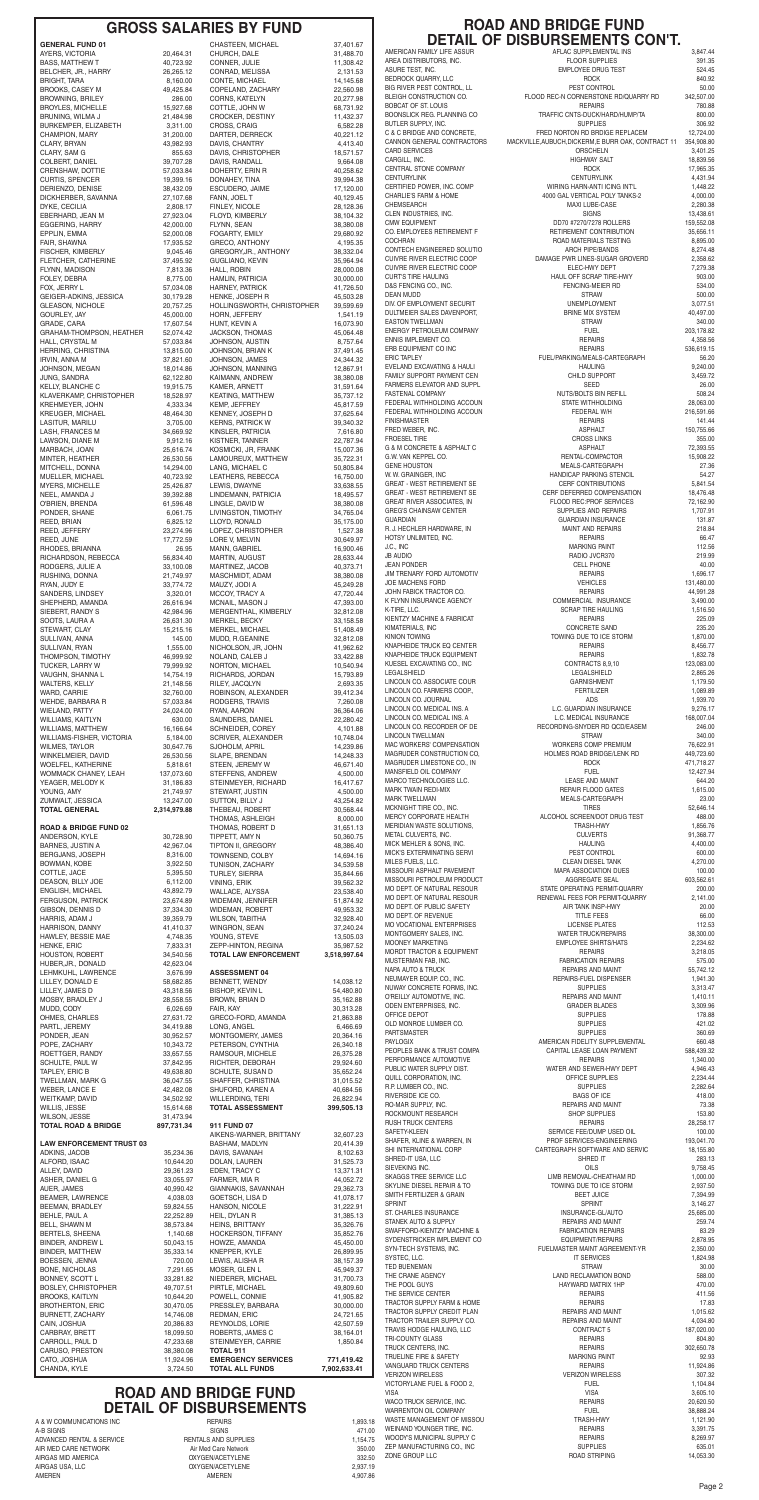#### **THE LINC FUND DETAIL OF DISBURSEMENTS**

### **ASSESSMENT FUND DETAIL** OF DISBURSEMENTS

OATS, INC. THE LINC 75,512.36

WINFIELD FIRST BAPTIST CHU

AIR MED CARE NETWORK AIR MED CARE NETWORK 350.00<br>AMERICAN FAMILY LIFE ASSUR AFLAC SUPPLEMENTAL INS 2.937.42 AMERICAN FAMILY LIFE ASSUR ATLAC SUPPLEMENTAL INS 2,937.42 CANON FINANCIAL SERVICES, LEASE LEASE LEASE 2,083.13 CENTRAL EAST MISSOURI ASSE CEMAA DUES 25.00 CENTURYLINK CENTURYLINK-ASSESSOR 522.49 CINDY PETERSON 803.00 CO. EMPLOYEES RETIREMENT F COUNTY SHARE COUNTY SHARE 18,941.95 CREATIVE STITCHES OFFICE STAFF SHIRTS 480.65 DIV. OF EMPLOYMENT SECURIT UNEMPLOYMENT UNEMPLOYMENT 1.481.44 EDWARD J. RICE CO., INC. ASSESSEMENT NOTICES MAILING 33,774.12 ENVIRONMENTAL SYSTEMS RESE ESRI ANNUAL MAINT RENEWAL 1,272.88 FEDERAL WITHHOLDING ACCOUN STATE WITHHOLDING 10.534.00 FEDERAL WITHHOLDING ACCOUN FEDERAL W/H FEDERAL WITHHOLDING ACCOUN GENERAL REVENUE CONTROL CONTROL IN A MILEAGE CONTROL OF 18,971.25 GEORGE E. SANSOUCY, PE, LL COMPUTER AMERICAL APPRAISAL FEES 58,282,33 GREAT - WEST RETIREMENT SE CERF CONTRIBUTIONS 60 2,654.31 GREAT - WEST RETIREMENT SE CERF DEFERRED COMPENSATION 21,399.94 HEARTLAND AG-BUSINESS GROU FARM EQUIP ONLINE RENEWAL 105.00 IAAO MEMBERSHIP RENEWAL-BISHOP 210.00 JAMES MONTGOMERY CELL PHONE 480.00 KAREN SHUFORD 99.00 KAY FAIR CELL PHONE 480.00 KEVIN BISHOP MILEAGE 137.25 LEWIS REED & ALLEN P.C. The State of AMEREN LEGAL FEES 35,227.96 LINCOLN CO. JOURNAL ADS-CLERICAL 289.52 LINCOLN CO. MEDICAL INS. A L.C. GUARDIAN INSURANCE 4,897.95 LINCOLN CO. MEDICAL INS. A L.C. MEDICAL INSURANCE 96,950.33 MAC CONFERENCE CONFINEG-BISHOP 150.00 MAC WORKERS' COMPENSATION WORKERS COMP PREMIUM  $7.753.91$ MAPLOGIC CORPORATION MAPLOGIC ANNUAL MAINTENANCE 100.00 MARCO TECHNOLOGIES LLC. LEASE AND MAINT 2,130.30 MARCO TECHNOLOGIES LLC MONTHLY-KONICA 707.70 MIDLAND GIS SOLUTIONS GAS AND A MONTHLY GIS AND MONTHLY GIS A SUMMON BLOSS OF MONTHLY GIS MISSOURI STATE ASSESSORS A ASSESSOR SCHOOL ASSESSOR SCHOOL 1,785.00 NATIONAL APPRAISAL GUIDES NADA ONLINE ACCESS 390.00 NEOFUNDS BY NEOPOST **POSTAGE POSTAGE POSTAGE 100.00** PAYLOGIX **AMERICAN FIDELITY SUPPLEMENTAL** 3,748.68 PICTOMETRY INTERNATIONAL C AERIAL IMAGERY AND S2,304.13 PRICE DIGESTS THE RELEASE RV LOOKUP ONLINE RENEWAL THE RESERVE RENEW RELEASE OF THE RENEW RELEASE OF THE RENEW RELEASE OF THE RENEW RELEASE OF THE RENEW RELEASE OF THE RENEW RELEASE OF THE RENEW RELEASE OF THE RENEW RELEAS QUILL CORPORATION, INC. SUPPLIES 2,020.95 SHRED-IT USA, LLC 58.96 SPEEDY OFFICE SOLUTIONS **PROPERTY RECORD CARDS** 401.90 SPRINT SPRINT-ASSESSOR 1,845.46 SUE SCHULTE MILEAGE 636.15 SYSTEC, LLC. ESET VIRUD PROTECTION RENEWAL 657.80 VANGUARD APPRAISALS, INC. The SERVICE FEES SERVICE FEES 30,290.00 VISA VISA 5,473.74

#### **LAW ENFORCEMENT TRUST FUND DETAIL OF DISBURSEMENTS**

AIR MED CARE NETWORK AIR MED CARE NETWORK 500.00 AMEREN 56,934.96 AMERICAN FAMILY LIFE ASSUR **AFLAC SUPPLEMENTAL INS** 6,324.96 AMY TIPPETT AND RESERVE THE SERVE OF SERVER AND RESERVE THE SERVER OF SERVER AND THE SERVER OF SERVER AND A 46.89 AOS, LLC 292.50 AUTO TINT **AUTO TINT CONSUMING A LIGAN CONSUMING A LIGAN CONSUMING A LIGAN CONSUMING A LIGAN CONSUMING A LIGAN CONSUMING A LIGA** AUTOZONE, INC. 27.29 BEHLMANN BUICK GMC & CADIL REPAIRS REPAIRS 375.00 CBM MANAGED SERVICES **INMATE MEALS** 271,937.61 CENTERPOINT ENERGY SERVICE GAS GAS TO A GAS TO A 49 CENTURYLINK CENTURYLINK-LETF 875.62 CHARTER COMMUNICATIONS CHARTER-LETF 5,866.65 CIRCUIT CLERK GARNISHMENT GARNISHMENT 641.28 CO. EMPLOYEES RETIREMENT F CERF CERF CO. EMPLOYEES RETIREMENT F COOKS CORRECTIONAL **SUPPLIES** 478.55 CZ-USA WEAPONS (3) 2,255.65 DIAMOND DRUGS, INC. THE RESERVE OF A SECOND MEDICATIONS AND A SECOND 1,653.98 DIV. OF EMPLOYMENT SECURIT UNEMPLOYMENT UNEMPLOYMENT 12,680.20 DOBBS AUTO CENTERS, INC. TIRES 4,122.59 DOBBS TIRE & AUTO CENTERS TIRES TIRES TIRES TIRES DUNGAREES CENTURION 24 GUN SAFE 599.00 ED. ROEHR SAFETY PRODUCTS UNIFORMS UNIFORMS 17,664.49 EXTREME POWDER COATING, LL WHEELS POWDER COATED 400.00 FAMILY SUPPORT PAYMENT CEN CHILD SUPPORT 32,442.24 FEDERAL WITHHOLDING ACCOUN STATE WITHHOLDING 109,460.41 FEDERAL WITHHOLDING ACCOUN FEDERAL W/H FEDERAL WITHHOLDING ACCOUN FINISHMASTER 159.87 NEPAIRS-PAINT THE REPAIRS-PAINT THE REPAIRS OF A SET AND REPAIRS OF A SET AND REPAIRS. GALLS, LLC UNIFORMS 2,367.70 GREAT - WEST RETIREMENT SE CERF CONTRIBUTIONS 23.237.21 GREAT - WEST RETIREMENT SE CERF DEFERRED COMPENSATION 36,979.36 GREG'S GLASS, LLC WINDSHIELD REPL 2014 FORD EXPL 994.56 GREGORY F.X. DALY, COLLECT ST. LOUIS CITY TAX 372.46 GUARDIAN GUARDIAN INSURANCE 1.744.73 R. J. HECHLER HARDWARE. IN GROUPS AND MAINT SUPPLIES FOR SAME SOLD SOLD ASSESSED. KATELYN CORNS 154.35 KENDE'S PRINTING **ADULT ABUSE FORMS** 161.78 KUNA FOODSERVICE BEEN SUPPLIES ASSESSED A SALICHEN SUPPLIES A SALICHEN SUPPLIES ASSESSED ASSESSED ASSESSED ASSESSED. LEGALSHIELD LEGALSHIELD 1,624.27 LEON UNIFORM COMPANY, INC. UNIFORMS 307.96 LINCOLN CO. HIGHWAY DEPART FUEL-SHERIFF THE RELOCAL TRANSMISSION CO. HIGHWAY DEPART LINCOLN CO. MEDICAL INS. A L.C. GUARDIAN INSURANCE 35,998.74 LINCOLN CO. MEDICAL INS. A L.C. MEDICAL INSURANCE 652,164.23 LINCOLN POWER SPORTS, LLC TIRES TIRES 375.84 LOU FUSZ FORD **REPAIRS REPAIRS REPAIRS REPAIRS REPAIRS REPAIRS REPAIRS REPAIRS REPAIRS REPAIRS REPAIRS** MAC WORKERS' COMPENSATION WORKERS COMP PREMIUM 134,468.86 MARCO TECHNOLOGIES LLC. LEASE AND MAINT 639.10 MARSHALL FORD SALES, INC. THE SALE OF A SERIES AND REPAIRS A 4,473.37 MEDPRO WASTE DISPOSAL, LLC MEDICAL WASTE 269.06 MICRO CENTER A/R SUPPLIES 2.750.33 MO VOCATIONAL ENTERPRISES LICENSE PLATES 67.84 MOONEY MARKETING **NATURE 123.74** UNIFORMS UNIFORMS 123.74 MOORE MEDICAL LLC MEDICAL SUPPLIES 10,835.29 NAPA AUTO & TRUCK REPAIRS AND MAINT 8,165.57 NAPWDA NAPWDA-REG FEE FOR WINGRON 550.00 NES MISSOURI, INC. ER PHYS SERVICES 23,500.00 O'REILLY AUTOMOTIVE. INC. The Contract of the SUPPLIES SUPPLIES 3,201.68 OFFICE DEPOT **OFFICE SUPPLIES** 2,512.91 ONESOURCE WATER, LLC CONESOURCE WATER-LETF 202.48 PAYLOGIX 3699.30 PITNEY BOWES 1,678.50 PLAZA TIRE SERVICE #44 TIRES TIRES 1.779.47 POLICEONE.COM TASER RE-CERT FOR STEEN 225.00 PROGRESSIVE MICROTECHNOLOG ANNUAL SUPPORT-PMI EVIDENCE TR 695.00 PTS OF AMERICA, LLC  $\sqrt{15.640.00}$ PUBLIC AGENCY TRAINING COU SEMINAR-HOMICIDE&?DEATH SCENE 650.00 PUBLIC WATER SUPPLY DIST. WATER/SEWER/DEPOSIT-SHERIFF 743.81 PURCHASE POWER 2,050.00 QUILL CORPORATION, INC. The state of the superior of the SUPPLIES 3,674.85 REDEMPTION RANCH 10,000.00 2017 DARE SUMMER CAMP 10,000.00 SEAN BELL GEAN BELL ASSESSED BESKS-REIMBURSEMENT GOVDEALS AG.98 SIEVEKING INC. OIL 1,684.28 SKYWALKER AV SUPPLY **EXAMPLE AN INCREDITION DETECTOR, ETC** 674.88 SPEEDY OFFICE SOLUTIONS **ENVELOPES** ENVELOPES 239.94 SPRINT SPRINT-LEFT 3,366.72 ST. CHARLES INSURANCE INSURANCE INSURANCE-GL/AUTO 139,400.00 STATE DISBURSEMENT UNIT CHILD SUPPORT ILLINOIS 6,196.76 SWEET STITCHERS KC, LLC UNIFORMS 4,964.96 SYSTEC, LLC. IT SERVICES-LETF 70.00 TERMINAL SUPPLY CO. THE SUPPLIES SUPPLIES AND SUPPLIES TERMINAL SUPPLY CO. THE UPS STORE #5237 SHIPPING COSTS 188.53 THE WRECKING CREW SALVAGE **OXYGEN** OXYGEN **18.00** TIGER EXPRESS WASH **WASHES** WASHES **2,500.00** 

| TMDE CALIBRATION LABS. INC | <b>REPAIRS-RADAR DIAGNOSTICS</b> | 210.00    |
|----------------------------|----------------------------------|-----------|
| TRI-COUNTY GLASS           | <b>REPAIRS</b>                   | 465.00    |
| TROY WATER & SANITATION DE | <b>WATER&amp; SEWER</b>          | 25,031.70 |
| TURN-KEY MOBILE. INC.      | CRADLEPOINT CONFIGURATION SERV   | 75.00     |
| U.S. AIR COMPRESSOR        | <b>REPAIRS</b>                   | 858.00    |
| VISA                       | <b>VISA</b>                      | 19.332.90 |
| WEX BANK                   | <b>FUEL-LETF</b>                 | 12.798.13 |
| WINDSTREAM                 | WINDSTREAM-JC/SHERIFF            | 7.507.16  |

#### **SPECIAL ELECTIONS FUND DETAIL OF DISBURSEMENTS**

ANGELICA BYERS ANNIE DOVE ARLENE B. VAUGHN ASBURY UNITED METHODIST CH **ASHLEIGH THOMAS** BARBARA ANN TUCKER BARBARA CHEATHAM BARBARA JEAN HUBBARD BARBARA MASTERSON BECKY BLAIR BOB WEHDE BONNIE SCHLOTE BONNIE SUE BRAUNGARDT BRENDA SCHULTE **BRUCE HUBBARD** CAROL SUE GERDIMAN CAROLYN MOONEY CO. EMPLOYEES RETIREMENT F **CUSTOM SECURITY SERVICES.** DEBORAH BROWN DEBORAH S. SUCHLAND DONNA DUNARD DORIS ROYSTER DOROTHY C. HENCY DOROTHY CREECH EDGAR J. WEGENER EDWIN SHAFER EILEEN GIBSON ELECTION SYSTEMS & SOFTWAR ELKINS-SWYERS COMPANY, INC. ELSBERRY AMERICAN LEGION H ELSBERRY DEMOCRAT EUGENE FREDRIC KAUTZ FEDERAL WITHHOLDING ACCOUN FEDERAL WITHHOLDING ACCOUN FIRST BAPTIST CHURCH OF TR FLETCHER KING FRIEDENS U.C.C. OF MOSCOW **GLENN WEGENER GREAT - WEST RETIREMENT SE** HARMON KREUGER HAWK POINT COMMUNITY BUILD JAMES FINGER **JEANICE KAISER JENNIFER CROXTON** JENNIFER PRITCHETT **JERRY NEWMAN** JOCELYN KRUEGER JOYCE A. NOBLE **JOYCE PICKERING** JUDITH A. HUMES **JUDY M. WRIGHT** JUDY M. LENK KATHERINE B. AUGUSTUS KATHERINE L. SCHULTE KATHERINE M. JOHNSTON KENNETH E. BAILEY KNIGHTS OF COLUMBUS KNIGHTS OF COLUMBUS LASCENA BERRYMAN LAURA W. MURPHY LAVERNE WRIGHT LINCOLN CO. HIGHWAY DEPART LINCOLN CO. JOURNAL LINCOLN COUNTY FAIR LINDA J. SULLIVAN LINDA K RAMSOUR LOUISE H. MAYES MARIA E. LAIRD MARIE COLLINSON MARILYN F. SHAFER MARSHA FLAMM MARY JANE QUADE MARY JO BROYLES MARY LOU SCHULTE MARYLN J. RAHMIER MELISSA SCHULTE MICHAEL KREUGER MICHELE GUTERMUTH NANCY ANN JACKSON NANCY F. SCHIEFFER NEW HOPE BAPTIST CHURCH NEW SALEM BAPTIST CHURCH NORALEEN V. KAMLER OFFICE DEPOT OLD ALEXANDRIA METHODIST C PAM PAULSMEYER PAMELA MARIE BROWN PATRICIA J. POOL QUILL CORPORATION, INC. RAY DOUGLAS SILVEY REDONDA HEITMAN RENEE PAGANO ROBERT B. WRIGHT ROBERT KALLASH RON VAUGHN ROSE ANN HEITMAN ROSEMARY LAWS SANDI DOGGETT SHERYL LYNN FOWLER SHRED-IT USA, LLC STEVE ROBERTS SUSAN E. BECK SUSAN STEWART SUSAN V. LISTER TABITHA EASLEY TERRY BOSCHERT THOMAS E. ARTRU TRINITY LUTHERAN CHURCH V.F.W. POST # 8828 WHITESIDE SCHOOL HOUSE WILLIAM KAMLER

| ANGELICA BYERS                    | <b>ELECTION JUDGE</b>            | 175.00    |
|-----------------------------------|----------------------------------|-----------|
| ANN E. ROLF                       | <b>ELECTION JUDGE</b>            | 200.00    |
| ANNIE DOVE                        | ELECTION NIGHT ASSISTANT         | 50.00     |
| ARLENE B. VAUGHN                  | ELECTION JUDGE AND MILEAGE       | 223.85    |
| ASBURY UNITED METHODIST CH        | <b>RENT-POLL</b>                 | 50.00     |
| ASHLEIGH THOMAS                   | ELECTION NIGHT ASSISTANT         | 50.00     |
| BARBARA ANN TUCKER                | ELECTION JUDGE AND MILEAGE       | 204.50    |
| BARBARA CHEATHAM                  | ELECTION JUDGE                   | 175.00    |
| BARBARA JEAN HUBBARD              | <b>ELECTION JUDGE</b>            | 175.00    |
| BARBARA MASTERSON                 | <b>ELECTION JUDGE</b>            | 150.00    |
| <b>BECKY BLAIR</b>                | ELECTION JUDGE                   | 175.00    |
| <b>BETSY CALVIN</b>               | <b>VERIFICATION TEAM</b>         | 150.00    |
| <b>BOB WEHDE</b>                  | ELECTION JUDGE AND MILEAGE       | 212.60    |
| <b>BONNIE SCHLOTE</b>             | <b>ELECTION JUDGE</b>            | 175.00    |
| BONNIE SUE BRAUNGARDT             | ELECTION RESOLUTION              | 125.00    |
| BRENDA SCHULTE                    | <b>ELECTION JUDGE</b>            | 175.00    |
| BRUCE HUBBARD                     | <b>ELECTION JUDGE</b>            | 200.00    |
| CAROL SUE GERDIMAN                | ELECTION JUDGE                   | 175.00    |
| CAROLYN MOONEY                    | <b>ELECTION JUDGE</b>            | 175.00    |
| CO. EMPLOYEES RETIREMENT F        | RETIREMENT CONTRIBUTION          | 188.56    |
| <b>CONNIE CLARY</b>               | <b>ELECTION JUDGE</b>            | 150.00    |
| CRYSTAL HALL                      | <b>MILEAGE</b>                   | 28.35     |
| CUSTOM SECURITY SERVICES,         | <b>SEUCRITY</b>                  | 87.75     |
| DEBORAH BROWN                     | ELECTION JUDGE                   | 175.00    |
| DEBORAH S. SUCHLAND               | <b>ELECTION JUDGE</b>            | 200.00    |
| DIANE BABER                       | ELECTION JUDGE AND MILEAGE       | 205.40    |
| DIXI COHEA                        | <b>ELECTION JUDGE</b>            | 175.00    |
| DONNA DUNARD                      | STANDBY ELECTION JUDGE           | 50.00     |
| DORIS COX                         | ELECTION JUDGE AND MILEAGE       | 204.50    |
| DORIS ROYSTER                     | ELECTION JUDGE                   | 175.00    |
| DOROTHY C. HENCY                  | ELECTION JUDGE AND MILEAGE       | 216.20    |
| DOROTHY CREECH                    | <b>ELECTION JUDGE</b>            | 200.00    |
| EDGAR J. WEGENER                  | ABSENTEE COUNTING                | 150.00    |
| EDWIN SHAFER                      | <b>ELECTION JUDGE</b>            | 175.00    |
| EILEEN GIBSON                     | ELECTION JUDGE                   | 175.00    |
| ELECTION SYSTEMS & SOFTWAR        | BALLOT LAYOUT, ETC APR 4 ELE     | 25,045.71 |
| ELKINS-SWYERS COMPANY. INC        | ABSENTEE ENVELOPES               | 797.50    |
| ELSBERRY AMERICAN LEGION H        | <b>RENT-POLL</b>                 | 200.00    |
| ELSBERRY DEMOCRAT                 | <b>CANDIDATE FILINGS</b>         | 3,085.23  |
| EUGENE FREDRIC KAUTZ              | <b>ELECTION JUDGE</b>            | 200.00    |
| FEDERAL WITHHOLDING ACCOUN        | STATE WITHHOLDING                | 153.63    |
| FEDERAL WITHHOLDING ACCOUN        | <b>FEDERAL W/H</b>               | 1,392.27  |
| FIRST BAPTIST CHURCH OF TR        | <b>RENT-POLL</b>                 | 150.00    |
| FLETCHER KING                     | EQUIPMENT CERTIFICATION/ABSENTEE | 625.00    |
| FRED PICKERING                    | ABSENTEE COUNTING                | 150.00    |
| FRIEDENS U.C.C. OF MOSCOW         | <b>RENT-POLL</b>                 | 50.00     |
| GLENN WEGENER                     | ABSENTEE COUNTING                | 150.00    |
| <b>GREAT - WEST RETIREMENT SE</b> | <b>CERF CONTRIBUTIONS</b>        | 22.00     |
| HARMON KREUGER                    | <b>EQUIPMENT DELIVERY</b>        | 150.00    |
| HAWK POINT COMMUNITY BUILD        | RENT-POLL                        | 100.00    |
| JACK VOGEL                        | ELECTION JUDGE                   | 150.00    |
| JAMES FINGER                      | ELECTION JUDGE AND MILEAGE       | 211.25    |
| <b>JEAN PONDER</b>                | ELECTION NIGHT ASSISTANT         | 100.00    |
| <b>JEANICE KAISER</b>             | <b>ELECTION JUDGE</b>            | 150.00    |
| <b>JENNIFER CROXTON</b>           | ELECTION JUDGE                   | 175.00    |
| <b>JENNIFER PRITCHETT</b>         | ELECTION JUDGE                   | 200.00    |
| JERRY NEWMAN                      | <b>ELECTION JUDGE</b>            | 175.00    |
| JILL NIEHOFF                      | ELECTION JUDGE                   | 175.00    |
| JIM MAYES                         | ABSENTEE COUNTING                | 150.00    |
| JOCELYN KRUEGER                   | EQUIPMENT TECH/MILEAGE           | 211.60    |
| JOHNNY LANG                       | STANDBY ELECTION JUDGE           | 25.00     |
| JOYCE A. NOBLE                    | ELECTION JUDGE AND MILEAGE       | 212.60    |
| JOYCE PICKERING                   | ELECTION JUDGE                   | 200.00    |
| JUDITH A. HUMES                   | ELECTION JUDGE                   | 175.00    |
| JUDY M. WRIGHT                    | <b>ELECTION JUDGE</b>            | 200.00    |
| JUDY M. LENK                      | ELECTION JUDGE                   | 175.00    |
| KAREN WEST                        | ELECTION JUDGE                   | 175.00    |
| KATHERINE B. AUGUSTUS             | ELECTION JUDGE AND MILEAGE       | 207.20    |
| KATHERINE L. SCHULTE              | ELECTION JUDGE                   | 175.00    |
| KATHERINE M. JOHNSTON             | ELECTION JUDGE AND MILEAGE       | 201.80    |
| KAYE BYERS                        | ELECTION JUDGE                   | 175.00    |
| KENNETH E. BAILEY                 | ELECTION JUDGE                   | 150.00    |
| KNIGHTS OF COLUMBUS               | RENT-POLL                        | 100.00    |
| KNIGHTS OF COLUMBUS               | RENT-POLL                        | 50.00     |
| LASCENA BERRYMAN                  | STANDBY ELECTION JUDGE           | 50.00     |
| LAURA W. MURPHY                   | <b>ELECTION JUDGE</b>            | 175.00    |
| LAVERNE WRIGHT                    | <b>ELECTION JUDGE</b>            | 200.00    |
| LEO PAGANO                        | ELECTION JUDGE                   | 200.00    |
| LINCOLN CO. HIGHWAY DEPART        | FUEL-MAINT/FP                    | 78.92     |
| LINCOLN CO. JOURNAL               | <b>FILING NOTICES</b>            | 3,986.70  |
| LINCOLN COUNTY FAIR               | <b>RENT-POLL</b>                 | 100.00    |
| LINDA J. SULLIVAN                 | <b>ELECTION JUDGE</b>            | 200.00    |
| linda k ramsour                   | <b>ELECTION JUDGE</b>            | 200.00    |
| LINDA SUE CARR                    | ELECTION NIGHT ASSISTANT         | 100.00    |
| LOUISE H. MAYES                   | ELECTION JUDGE                   | 200.00    |
| LYNETTE HORN                      | STANDBY ELECTION JUDGE           | 25.00     |
| MARIA E. LAIRD                    | <b>ELECTION JUDGE</b>            | 175.00    |
| MARIE COLLINSON                   | STANDBY ELECTION JUDGE           | 25.00     |
| <b>MARIE LASH</b>                 | <b>CELL PHONE-APRIL</b>          | 40.00     |
| MARILYN F. SHAFER                 | ABSENTEE COUNTING                | 150.00    |
| MARSHA FLAMM                      | ELECTION JUDGE AND MILEAGE       | 190.75    |
| MARY JANE QUADE                   | <b>ELECTION JUDGE</b>            | 175.00    |
| <b>MARY JO BROYLES</b>            | <b>ELECTION JUDGE</b>            | 175.00    |
| MARY JO ORF                       | ELECTION JUDGE                   | 175.00    |
| MARY LOU SCHULTE                  | ELECTION JUDGE AND MILEAGE       | 212.15    |
| MARYLN J. RAHMIER                 | <b>ELECTION JUDGE</b>            | 200.00    |
| MELISSA SCHULTE                   | <b>ELECTION JUDGE</b>            | 175.00    |
| MICHAEL KREUGER                   | <b>CELL PHONE-APRIL</b>          | 40.00     |
| MICHELE GUTERMUTH                 | ELECTION JUDGE                   | 200.00    |
| NANCY ANN JACKSON                 | ELECTION JUDGE                   | 200.00    |
| NANCY F. SCHIEFFER                | <b>ELECTION JUDGE</b>            | 200.00    |
| NEW HOPE BAPTIST CHURCH           | RENT-POLL                        | 75.00     |
| NEW SALEM BAPTIST CHURCH          | <b>RENT-POLL</b>                 | 150.00    |
| NORALEEN V. KAMLER                | ELECTION JUDGE AND MILEAGE       | 202.70    |
| OFFICE DEPOT                      | SUPPLIES-ELECTIONS               | 111.06    |
| OLD ALEXANDRIA METHODIST C        | <b>RENT-POLL</b>                 | 50.00     |
| PAM PAULSMEYER                    | ELECTION JUDGE AND MILEAGE       | 213.50    |
| PAMELA MARIE BROWN                | <b>ELECTION JUDGE</b>            | 175.00    |
| PATRICIA J. POOL                  | <b>ELECTION JUDGE</b>            | 200.00    |
| PENNY EVANS                       | <b>ELECTION JUDGE</b>            | 175.00    |
| QUILL CORPORATION, INC.           | <b>SUPPLIES</b>                  | 85.03     |
| RAY DOUGLAS SILVEY                | ELECTION JUDGE                   | 200.00    |
| REDONDA HEITMAN                   | <b>ELECTION JUDGE</b>            | 150.00    |
| RENEE PAGANO                      | ELECTION JUDGE                   | 175.00    |
| ROBERT B. WRIGHT                  | ELECTION JUDGE                   | 175.00    |
| ROBERT KALLASH                    | EQUIPMENT CERTIFICATION          | 475.00    |
| RON VAUGHN                        | <b>ELECTION JUDGE</b>            | 175.00    |
| ROSE ANN HEITMAN                  | <b>ELECTION JUDGE</b>            | 150.00    |
| ROSEMARY LAWS                     | <b>ELECTION JUDGE</b>            | 175.00    |
| SANDI DOGGETT                     | <b>ELECTION JUDGE</b>            | 175.00    |
| SHERYL LYNN FOWLER                | ELECTION JUDGE AND MILEAGE       | 217.10    |
| SHRED-IT USA, LLC                 | SHRED-IT- HWY DEPT/COUNTY CLER   | 263.60    |
| SPRINT                            | SPRINT-ELECTIONS                 | 1,960.99  |
| <b>STEVE ROBERTS</b>              | ELECTION JUDGE                   | 175.00    |
| SUSAN E. BECK                     | <b>VERIFICATION TEAM</b>         | 150.00    |
| SUSAN STEWART                     | <b>ELECTION JUDGE</b>            | 175.00    |
| SUSAN V. LISTER                   | ELECTION JUDGE AND MILEAGE       | 208.10    |
| TABITHA EASLEY                    | <b>ELECTION JUDGE</b>            | 175.00    |
| TALLY, LLC.                       | EA TABLE SUBSC (38 TABLETS)      | 10,192.00 |
| TED BECKER                        | STANDBY ELECTION JUDGE           | 50.00     |
| <b>TERRY BOSCHERT</b>             | STANDBY ELECTION JUDGE           | 25.00     |
| THOMAS E. ARTRU                   | ELECTION RESOLUTION              | 125.00    |
| TRINITY LUTHERAN CHURCH           | RENT-POLL                        | 100.00    |
| V.F.W. POST # 8828                | <b>RENT-POLL</b>                 | 125.00    |
| <b>VERA BLUM</b>                  | <b>ELECTION JUDGE</b>            | 200.00    |
| VISA                              | <b>VISA</b>                      | 456.04    |
| WALMART                           | WALMART                          | 221.01    |
| WHITESIDE SCHOOL HOUSE            | <b>RENT-POLL</b>                 | 50.00     |
| WILLIAM KAMLER                    | <b>EQUIPMENT TECH/MILEAGE</b>    | 357.10    |
| WINFIFI D FIRST RAPTIST CHI I     | RENT-POLL                        | 100.00    |

| TIVILLE UALIDHATIUIN LADO. IINU |
|---------------------------------|
| TRI-COUNTY GLASS                |
| TROY WATER & SANITATION DE      |
| TURN-KEY MOBILE. INC.           |
| <b>U.S. AIR COMPRESSOR</b>      |
| VISA                            |
| WEX BANK                        |
| WINDSTREAM                      |
|                                 |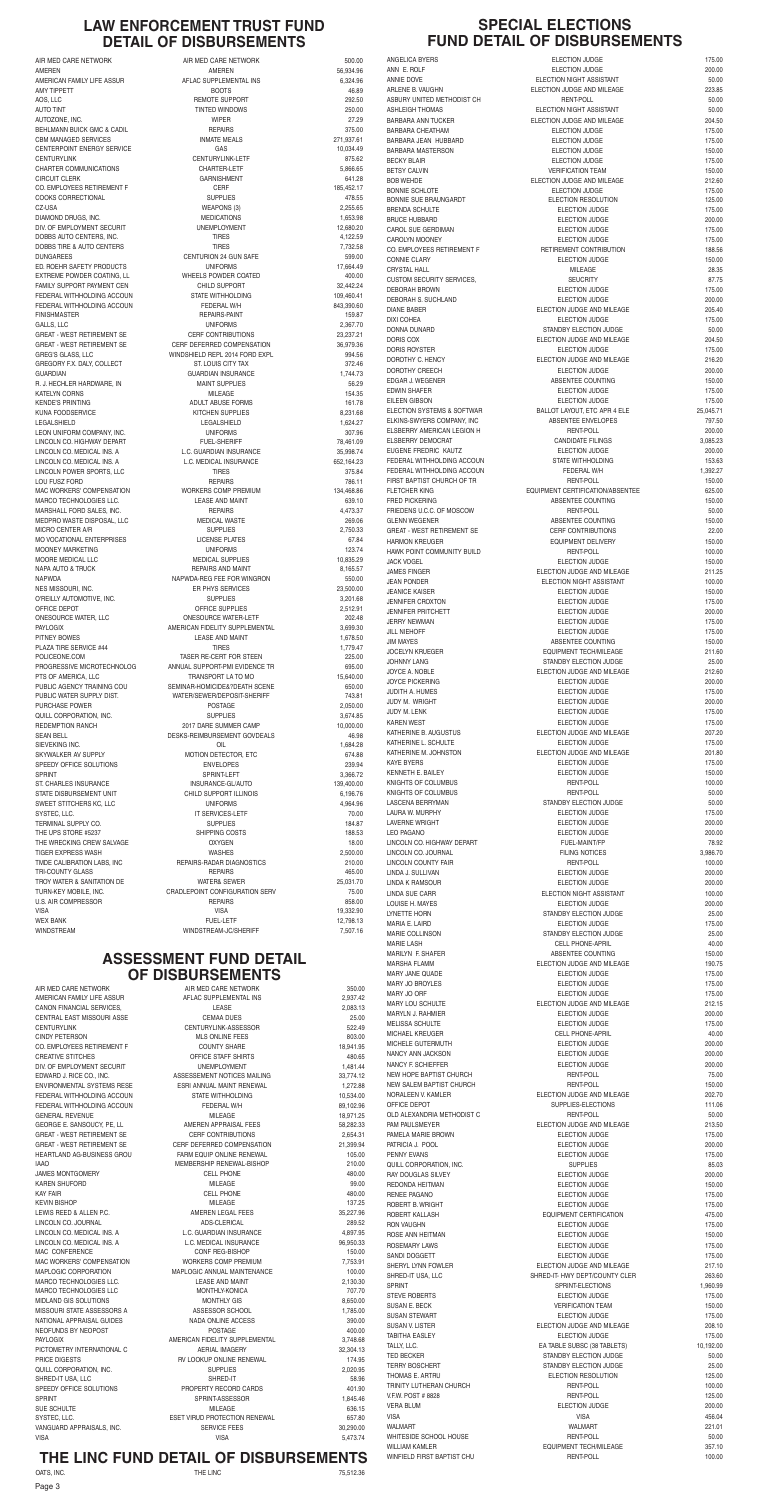#### **JAIL IMPROVEMENT FUND DETAIL OF DISBURSEMENTS**

AMERICAN WATER TREATMENT, CHEMICAL WATER 1,114.78

### **ELECTION SERVICE FUND DETAIL OF DISBURSEMENTS**

CRYSTAL HALL **CRYSTAL HALL MILEAGE 177.18** 

EDWARD J. RICE CO., INC. 2017-18 VOTER REG CANVAS 6,303.01 ELECTION CENTER CERA CLASSES CONF#205204 1,396.00 ELECTION CENTER CONF REG(2) CERA COURSE I-HALL 1,357.00 MICHAEL KREUGER NEEDSTER MILEAGE MILEAGE 282.96 MOONEY MARKETING LANYARDS 751.00 P.B.W. BOOTH SPACE-LC SENIOR FAIR 100.00<br>PRINTER-ELECTIONS 12,387.99 P.B.W. OF LINCOLN COUNTY BOOTH SPACE-LC SENIOR FAIR 100.00<br>QUILL CORPORATION, INC. PRINTER-ELECTIONS 2,387.99 VISA VISA 18,392.09 WALMART WALMART 195.54 WRIGHT CITY MEAT CO., INC **MEALS-STL REGIONAL CLERKS MTG** 129.95

#### **COURTS REIMBURSABLE GRANTS FUND DETAILS OF DISBURSEMENTS**

BIG STICKY'S BBQ LLC FOOD-COMM RESPONSE TRAINING 138.00 DENISE N. DeRIENZO SUPPLIES FOR COMM RESPONSE TRA 63.32 DOMESTIC ABUSE INTERVENTIO DEPOSIT FOR COORD COMM RESP TR  $7,190.55$ ERNEST PAINTER THE REIMBURSEMENT FCI EXPENSES JAN 154.51 FAMILY CIRCLE THERAPEUTIC SUPERVISED VISITS-OCT, NOV, DEC 5558.00 RODNEY BARNHILL **FCI EXPENSE REIMBURSEMENT** 85.98 STEFANINA'S **FOOD-COMM RESPONSE TRAINING** 188.96 VISA VISA 117.17

**SHELTERCARE FUND DETAIL OF DISBURSEMENTS**

PREFERRED FAMILY HEALTHCAR2017 ALLOCATION-ROBERTSON CTR 24,638.56

# **TREASURER-FUNDS**

| NET CASH AVAILABLE FOR 2017                                                                                                                                                                         | 2,282,736.99                                                                                  |                                                       |
|-----------------------------------------------------------------------------------------------------------------------------------------------------------------------------------------------------|-----------------------------------------------------------------------------------------------|-------------------------------------------------------|
| <b>REVENUES</b><br>PROPERTY TAX<br><b>SALES TAX</b><br><b>INTERGOVERNMENTAL</b>                                                                                                                     | 1,515,448.97<br>2,696,323.74<br>616,089.93                                                    | AS:<br>NET<br>RE۱<br><b>INTI</b><br>CH/               |
| <b>CHARGES FOR SERVICES</b><br><b>INTEREST</b><br><b>OTHER</b><br><b>TRANSFERS</b><br>NOT REPORTED<br><b>TOTAL REVENUES</b><br><b>TOTAL FUNDS AVAILABLE</b>                                         | 1,280,176.56<br>52,617.85<br>178,802.12<br>112,963.89<br>0.00<br>6,452,423.06<br>8,735,160.05 | INTI<br>OTH<br>TRA<br>NO <sub>1</sub><br>TOT<br>TOT   |
| <b>EXPENDITURES</b><br><b>COUNTY COMMISSION</b><br><b>COUNTY CLERK</b><br>ECONOMIC DEVELOPMENT<br><b>ELECTIONS</b><br><b>VOTER REGISTRATION</b><br><b>B&amp;G - CT HOUSE</b><br>PROJECT COORDINATOR | 241,744.04<br>172,370.25<br>129,962.88<br>33,701.99<br>88,080.21<br>547,588.66<br>67.302.83   | EXF<br>ASS<br>FRII<br><b>TRA</b><br>TOT<br>ADJ<br>CAS |

COOK CONSULTING GROUP CONSULT FOR HAZMAT PLANS 800.00 INCIDENT RESPONSE TECHNOLO ICS SOFTWARE (5 USERS) 2,439.00 LINCOLN CO. JOURNAL **AD FOR PUBLIC MEETING LEPC** 85.62

BARRY NUSS **BROCHURE MAPS OF LINCOLN COUNT** 5,100.39 WALL MAPS 3,600.00

Beginning Balance **Ending Balance** Ending Balance Jan. 1, 2017 Total Revenues Total Expense Dec. 31, 2017

#### **ELSBERRY SPECIAL ROAD DISTRICT DETAIL OF DISBURSEMENTS**

ELSBERRY SPECIAL ROAD DIST ESRD ESRD 765,629.12

#### **CEPF GRANT DETAIL OF DISBURSEMENTS**

| ST. LUUIS ANEA MAFS. INU. | VYALL IVIAF O | o.ouu.uu |
|---------------------------|---------------|----------|
| <b>VISA</b>               | VISA          | 2.002.81 |

#### **911 FUND DETAIL OF DISBURSEMENTS**

| A & W COMMUNICATIONS INC                         |
|--------------------------------------------------|
| AIR MED CARE NETWORK                             |
| AMANDA HOWZE                                     |
| AMEREN                                           |
| AMERICAN FAMILY LIFE ASSUR                       |
| AMERICOM IMAGING SYSTEMS,                        |
| AT&T                                             |
| <b>BARB PRESSLEY</b>                             |
| <b>BARRY COUNTY E911</b>                         |
| <b>BRITTNEY AIKENS-WARNER</b>                    |
| CAT5 COMMERCE, LLC.                              |
| <b>CENTRAL BANK</b>                              |
| <b>CENTURYLINK</b>                               |
| CHANNING BETE COMPANY, INC                       |
| CHARTER COMMUNICATIONS                           |
| <b>CK POWER</b>                                  |
| CO. EMPLOYEES RETIREMENT F                       |
| DA-COM<br><b>DA-COM CORPORATION</b>              |
| DIV. OF EMPLOYMENT SECURIT                       |
| <b>ERIC REDMAN</b>                               |
| ENVIRONMENTAL SYSTEMS RESE                       |
| FAMILY SUPPORT PAYMENT CEN                       |
| FEDERAL WITHHOLDING ACCOUN                       |
| FEDERAL WITHHOLDING ACCOUN                       |
| <b>GLENN WEGENER</b>                             |
| <b>GREAT - WEST RETIREMENT SE</b>                |
| <b>GREAT - WEST RETIREMENT SE</b>                |
| <b>GUARDIAN</b>                                  |
| HUBER & ASSOCIATES, INC.                         |
| INTERNATIONAL ACADEMIES OF                       |
| <b>JAMES C. ROBERTS</b>                          |
| <b>JAMIE TOMEK</b>                               |
| <b>KYLE KNEPPER</b>                              |
| LANGUAGE LINE SVC., INC.                         |
| <b>LEGALSHIELD</b>                               |
| LINCOLN CO. ASSOCIATE COUR                       |
| LINCOLN CO. HIGHWAY DEPART                       |
| LINCOLN CO. MEDICAL INS. A                       |
| LINCOLN CO. MEDICAL INS. A                       |
| LINDA J. SULLIVAN                                |
| <b>LISA GOETSCH</b>                              |
| MERCY HOSPITAL ST. LOUIS                         |
| MICHAEL NIEDERER                                 |
| MICRO CENTER A/R                                 |
| <b>MIKE PIRTLE</b>                               |
| MSHP CJ TECH FUND                                |
| NATIONAL PEN CO., LLC.                           |
| OFFICE DEPOT                                     |
| <b>PAYLOGIX</b>                                  |
| PC NATION                                        |
| PRIORITY DISPATCH CORPORAT                       |
| PUBLIC SAFETY TRAINING CON                       |
| QUILL CORPORATION. INC.<br><b>SAVANNAH DAVIS</b> |
| SHRED-IT USA, LLC                                |
| SKYWALKER AV SUPPLY                              |
| SPATIAL DATA RESEARCH, INC                       |
| SWEET STITCHERS KC, LLC                          |
| SYSTEC, LLC.                                     |
| TROY WATER & SANITATION DE                       |
| <b>VERIZON WIRELESS</b>                          |
| <b>VISA</b>                                      |
| <b>WINDSTREAM</b>                                |
|                                                  |

**LAKEVIEW NID DETAIL OF DISBURSEMENTS** 

LAKEVIEW NID BOND PAYMENT 47.469.25

| 75 Federal Withholding<br><b>TOTALS</b>                 | \$104,007.80<br>\$6,541,684.85 | \$2,130,111.07<br>\$2,119,612.28<br>\$71,271,731.61<br>\$70,818,136.83 | \$93,509.01<br>\$6,995,279.63 |
|---------------------------------------------------------|--------------------------------|------------------------------------------------------------------------|-------------------------------|
| <b>WARRANTS ISSUED FROM</b>                             |                                | <b>EXPENDITURES</b>                                                    |                               |
|                                                         |                                | <b>LAW ENFORCEMENT TRUST</b>                                           | 4,275,817.07                  |
| <b>TREASURER-FUNDS</b>                                  |                                | <b>FRINGE BENEFITS</b>                                                 | 1,071,856.67                  |
| <b>AVAILABLE UPON REQUEST</b>                           |                                | <b>TOTAL EXPENDITURES</b><br><b>ADJUSTMENTS</b>                        | 5,347,673.74<br>(7, 159.00)   |
| <b>GENERAL REVENUE FUND 01</b>                          |                                | <b>CASH AVAILABLE BALANCE</b>                                          | 392,273.60                    |
| NET CASH AVAILABLE FOR 2017                             | 2,282,736.99                   |                                                                        |                               |
| <b>REVENUES</b>                                         |                                | <b>ASSESSMENT 04</b><br>NET CASH AVAILABLE FOR 2017                    | 417,312.63                    |
| PROPERTY TAX                                            | 1,515,448.97                   |                                                                        |                               |
| <b>SALES TAX</b>                                        | 2,696,323.74                   | <b>REVENUES</b><br>INTERGOVERNMENTAL                                   | 729,802.51                    |
| <b>INTERGOVERNMENTAL</b><br><b>CHARGES FOR SERVICES</b> | 616,089.93<br>1,280,176.56     | <b>CHARGES FOR SERVICES</b>                                            | 6,401.00                      |
| <b>INTEREST</b>                                         | 52,617.85                      | <b>INTEREST</b>                                                        | 7,707.32                      |
| <b>OTHER</b>                                            | 178,802.12                     | <b>OTHER</b><br><b>TRANSFERS</b>                                       | 370.30<br>0.00                |
| <b>TRANSFERS</b><br>NOT REPORTED                        | 112,963.89<br>0.00             | NOT REPORTED                                                           | 0.00                          |
| <b>TOTAL REVENUES</b>                                   | 6,452,423.06                   | <b>TOTAL REVENUES</b>                                                  | 744,281.13                    |
| <b>TOTAL FUNDS AVAILABLE</b>                            | 8,735,160.05                   | <b>TOTAL FUNDS AVAILABLE</b>                                           | 1,161,593.76                  |
| <b>EXPENDITURES</b>                                     |                                | <b>EXPENDITURES</b>                                                    |                               |
| <b>COUNTY COMMISSION</b>                                | 241,744.04                     | <b>ASSESSMENT</b>                                                      | 626,745.30                    |
| <b>COUNTY CLERK</b>                                     | 172,370.25                     | <b>FRINGE BENEFITS</b><br>TRANSFER OUT                                 | 126,075.66<br>0.00            |
| ECONOMIC DEVELOPMENT<br><b>ELECTIONS</b>                | 129,962.88<br>33,701.99        | <b>TOTAL EXPENDITURES</b>                                              | 752,820.96                    |
| <b>VOTER REGISTRATION</b>                               | 88,080.21                      | <b>ADJUSTMENTS</b>                                                     | 0.00                          |
| <b>B&amp;G - CT HOUSE</b>                               | 547,588.66                     | <b>CASH AVAILABLE BALANCE</b>                                          | 408,772.80                    |
| PROJECT COORDINATOR<br><b>AUDITOR</b>                   | 67,302.83<br>61,815.20         | THE LINC FUND 05                                                       |                               |
| <b>TREASURER</b>                                        | 100,942.37                     | NET CASH AVAILABLE FOR 2017                                            | 17,207.03                     |
| <b>COLLECTOR</b>                                        | 248,427.07                     | <b>REVENUES</b>                                                        |                               |
| <b>RECORDER</b>                                         | 193,851.05                     | INTERGOVERNMENTAL                                                      | 12,197.96                     |
| HUMAN RESOURCE DEPARTMEN<br>PORTAL PLUS II              | 0.00<br>279,526.19             | <b>CHARGES FOR SERVICES</b><br><b>INTEREST</b>                         | 3,070.00<br>327.49            |
| <b>CIRCUIT CLERK</b>                                    | 85,973.57                      | <b>OTHER</b>                                                           | 50,000.00                     |
| COURT ADMINISTRATOR                                     | 1,906.00                       | <b>TOTAL REVENUES</b>                                                  | 65,595.45                     |
| <b>COURT ADMINISTRATOR</b><br>PUBLIC ADMINISTRATION     | 108,441.85<br>90,126.80        | <b>TOTAL FUNDS AVAILABLE</b>                                           | 82,802.48                     |
| GENERAL COUNTY GOVERNMENT                               | 881,589.78                     | <b>EXPENDITURES</b>                                                    |                               |
| <b>INSURANCE CLAIM ACTIVITY</b>                         | 36,287.24                      | THE LINC FUND<br><b>TOTAL EXPENDITURES</b>                             | 75,512.36<br>75,512.36        |
| SURVEYOR<br><b>EMERGENCY MANAGEMENT</b>                 | 0.00<br>121,644.58             | <b>ADJUSTMENTS</b>                                                     | 0.00                          |
| <b>GUARDIAN AD LITEM</b>                                | 0.00                           | <b>CASH AVAILABLE BALANCE</b>                                          | 7,290.12                      |
| PROSECUTING ATTORNEY                                    | 742,933.87                     | <b>SPECIAL ELECTIONS 06</b>                                            |                               |
| <b>JUVENILE</b><br><b>CORONER</b>                       | 171,030.53<br>63,121.76        | NET CASH AVAILABLE FOR 2017                                            | 41,800.83                     |
| MAINTENANCE OF EFFORTS                                  | 15,524.95                      | <b>REVENUES</b>                                                        |                               |
| FLOOD PLAIN MANAGER                                     | 43,411.23                      | <b>INTEREST</b>                                                        | 637.54                        |
| <b>EMERGENCY FUND</b><br>MISCELLANEOUS                  | 0.00<br>11,628.00              | NOT REPORTED<br>TOTAL REVENUES                                         | 70,258.52<br>70,896.06        |
| <b>FRINGE BENEFITS</b>                                  | 616,676.11                     | <b>TOTAL FUNDS AVAILABLE</b>                                           | 112,696.89                    |
| CAPITAL OUTLAY                                          | 335,762.59                     | <b>EXPENDITURES</b>                                                    |                               |
| TRANSFERS OUT<br>TOTAL EXPENDITURES                     | 802,500.00<br>6,293,871.60     | <b>SPECIAL ELECTIONS</b><br><b>FRINGE BENEFITS</b>                     | 73,219.37<br>516.49           |
| <b>ADJUSTMENTS</b>                                      | 820.00                         | TOTAL EXPENDITURES                                                     | 73,735.86                     |
| <b>CASH AVAILABLE BALANCE</b>                           | 2,442,108.45                   | <b>ADJUSTMENTS</b>                                                     | 0.00                          |
| <b>ROAD &amp; BRIDGE FUND 02</b>                        |                                | <b>CASH AVAILABLE BALANCE</b>                                          | 38,961.03                     |
| NET CASH AVAILABLE FOR 2017                             | 1,678,932.42                   | 911 FUND 07                                                            |                               |
| <b>REVENUES</b>                                         |                                | NET CASH AVAILABLE FOR 2017                                            | 2,936.14                      |
| PROPERTY TAX                                            | 1,799,623.36                   | <b>REVENUES</b>                                                        |                               |
| <b>SALES TAX</b>                                        | 2,696,242.78                   | INTERGOVERNMENTAL                                                      | 0.00                          |
| <b>INTERGOVERNMENTAL</b><br><b>CHARGES FOR SERVICES</b> | 1,803,084.29<br>0.00           | <b>CHARGES FOR SERVICES</b><br><b>INTEREST</b>                         | 462,845.30<br>100.89          |
| <b>INTEREST</b>                                         | 33,124.77                      | <b>OTHER</b>                                                           | 515,318.21                    |
| <b>OTHER</b>                                            | ,572,598.06                    | TRANSFERS                                                              | 602,500.00                    |
| <b>TRANSFERS</b>                                        | 84,368.86<br>0.00              | NOT REPORTED<br><b>TOTAL REVENUES</b>                                  | 0.00<br>1,580,764.40          |
|                                                         |                                | <b>TOTAL FUNDS AVAILABLE</b>                                           | 1,583,700.54                  |
| NOT REPORTED<br><b>TOTAL REVENUES</b>                   | 7,989,042.12                   |                                                                        |                               |
| <b>TOTAL FUNDS AVAILABLE</b>                            | 9,667,974.54                   | <b>EXPENDITURES</b>                                                    |                               |
| <b>EXPENDITURES</b>                                     |                                | <b>FRINGE BENEFITS</b>                                                 | 213,976.09                    |
| ROAD & BRIDGE                                           | 6,611,668.27                   | 911 FUND                                                               |                               |
| FRINGE BENEFITS                                         | 325,515.52                     | TOTAL EXPENDITURES<br><b>ADJUSTMENTS</b>                               | 1,493,209.91<br>0.00          |
| TRANSFERS OUT<br>TOTAL EXPENDITURES                     | 692,667.18<br>7,629,850.97     | <b>CASH AVAILABLE BALANCE</b>                                          | 90,490.63                     |
| <b>ADJUSTMENTS</b><br><b>CASH AVAILABLE BALANCE</b>     | (553.27)<br>2,037,570.30       | <b>ELSBERRY SPECIAL RD DIST. 08</b>                                    |                               |
|                                                         |                                | NET CASH AVAILABLE FOR 2017                                            | 18.63                         |
| <b>LAW ENFORCEMENT TRUST 03</b>                         |                                | <b>REVENUES</b><br>PROPERTY TAX                                        |                               |
| NET CASH AVAILABLE FOR 2017                             | 172,108.38                     | INTERGOVERNMENTAL                                                      | 60.51                         |
| <b>REVENUES</b><br><b>SALES TAX</b>                     | 2,898,750.29                   | <b>INTEREST</b>                                                        | 558.21                        |
| INTERGOVERNMENTAL                                       | 2,291,126.73                   | TRANSFERS<br><b>TOTAL REVENUES</b>                                     | 713,441.85                    |
| <b>CHARGES FOR SERVICES</b>                             | 133,157.56                     | <b>TOTAL FUNDS AVAILABLE</b>                                           | 713,460.48                    |
| <b>INTEREST</b><br><b>OTHER</b>                         | 4,363.43<br>147,599.95         | <b>EXPENDITURES</b>                                                    | 1,279,233.82<br>120,155.95    |
| <b>TRANSFERS</b>                                        | 100,000.00                     | ELSBERRY SPECIAL ROAD                                                  | 592,667.18<br>713,394.99      |
| <b>TOTAL REVENUES</b><br><b>TOTAL FUNDS AVAILABLE</b>   | 5,574,997.96<br>5,747,106.34   | <b>TOTAL EXPENDITURES</b><br><b>ADJUSTMENTS</b>                        | 713,394.99<br>0.00            |

| A & W COMMUNICATIONS INC             | <b>BATTERIES FOR UPS</b>                         | 276.60          |
|--------------------------------------|--------------------------------------------------|-----------------|
| AIR MED CARE NETWORK                 | AIR MED CARE NETWORK                             | 400.00          |
| AMANDA HOWZE                         | MILEAGE                                          | 261.00          |
| AMFRFN                               | AMEREN                                           | 7,079.60        |
| AMERICAN FAMILY LIFE ASSUR           | AFLAC SUPPLEMENTAL INS                           | 3,351.36        |
| AMERICOM IMAGING SYSTEMS,            | <b>LEASE-LANIER OTRLY</b>                        | 1,459.00        |
| AT&T                                 | AT&T-911                                         | 1,285.08        |
| BARB PRESSLEY                        | MEALS/FUEL-TRAINING                              | 124.58          |
| BARRY COUNTY E911                    | ETC TRAINING (3)                                 | 150.00          |
| BRITTNEY AIKENS-WARNER               | <b>MILEAGE</b>                                   | 104.40          |
| CAT5 COMMERCE, LLC.                  | <b>UNIFORMS</b>                                  | 2,936.60        |
| <b>CENTRAL BANK</b>                  | 911 EQUIP LEASE PURCHASE PYMT                    | 304,654.02      |
| <b>CENTURYLINK</b>                   | CENTURYLINK-911                                  | 69,831.03       |
| CHANNING BETE COMPANY, INC           | AMERICAN HEARTASSOC CPR PROD                     | 138.87          |
| CHARTER COMMUNICATIONS               | CHARTER-911                                      | 1,567.80        |
| CK POWER                             | REPAIRS-WINPOWER GEN                             | 2,869.88        |
| CO. EMPLOYEES RETIREMENT F           | <b>COUNTY SHARE</b>                              | 40,826.54       |
| DA-COM                               | <b>MONTHLY TOSHIBA-911</b>                       | 1,339.20        |
| DA-COM CORPORATION                   | <b>MONTHLY TOSHIBA-911</b>                       | 1,595.43        |
| DIV. OF EMPLOYMENT SECURIT           | UNEMPLOYMENT-4TH QTR                             | 2.875.67        |
| ERIC REDMAN                          | MILEAGE-MULE TRAINING                            | 26.10           |
| ENVIRONMENTAL SYSTEMS RESE           | ARCGIS DESKSTOP                                  | 404.00          |
| FAMILY SUPPORT PAYMENT CEN           | CHILD SUPPORT                                    | 3,201.00        |
| FEDERAL WITHHOLDING ACCOUN           | STATE WITHHOLDING                                | 22,853.00       |
| FEDERAL WITHHOLDING ACCOUN           | <b>FEDERAL W/H</b>                               | 183,214.04      |
| GLENN WEGENER                        | MILEAGE 911 ADVISORY BOARD MTG                   | 121.50          |
| GREAT - WEST RETIREMENT SE           | <b>CERF CONTRIBUTIONS</b>                        | 5.367.61        |
| <b>GREAT - WEST RETIREMENT SE</b>    | CERF DEFERRED COMPENSATION                       | 4,769.96        |
| GUARDIAN                             | <b>GUARDIAN INSURANCE</b>                        | 1,433.69        |
| HUBER & ASSOCIATES, INC.             | E911 INTERFACE                                   | 10,737.00       |
| INTERNATIONAL ACADEMIES OF           | EFT-NIEDERER                                     | 605.00          |
| JAMES C. ROBERTS                     | UNIFORM ALTERATIONS                              | 20.00           |
| JAMIE TOMEK                          | MILEAGE-911 ADV BOARD                            | 172.80          |
| KYLE KNEPPER                         | MILEAGE-MULES TRAINING                           | 104.40          |
| LANGUAGE LINE SVC., INC.             | <b>FEES</b>                                      | 97.09           |
| LEGALSHIELD                          | LEGALSHIELD                                      | 764.84          |
| LINCOLN CO. ASSOCIATE COUR           | <b>GARNISHMENT</b>                               | 1,937.85        |
| LINCOLN CO. HIGHWAY DEPART           | <b>FUEL</b>                                      | 48.67           |
| LINCOLN CO. MEDICAL INS. A           | L.C. GUARDIAN INSURANCE                          | 7,948.34        |
| LINCOLN CO. MEDICAL INS. A           | L.C. MEDICAL INSURANCE                           | 142,794.00      |
| LINDA J. SULLIVAN                    | MILEAGE 911 ADVISORY BOARD MTG                   | 50.40           |
| LISA GOETSCH                         | <b>MILEAGE</b>                                   | 150.75          |
| MERCY HOSPITAL ST. LOUIS             | BLS INSTRUCTOR RENEWAL-FARMER                    | 60.00           |
| MICHAEL NIEDERER<br>MICRO CENTER A/R | MILEAGE-MULES TRAINING<br>IOGEAR 2PORT DUAL VIEW | 41.76           |
| MIKE PIRTLE                          | UNIFORM ALTERATIONS                              | 407.97<br>90.00 |
| MSHP CJ TECH FUND                    | <b>MULES</b>                                     | 7,710.00        |
| NATIONAL PEN CO., LLC.               | PENS W/STYLUS                                    | 94.94           |
| OFFICE DEPOT                         | <b>SUPPLIES</b>                                  | 987.01          |
| PAYLOGIX                             | AMERICAN FIDELITY SUPPLEMENTAL                   | 3,914.16        |
| PC NATION                            | RADEON 2GB 4X V-CARD                             | 211.58          |
| PRIORITY DISPATCH CORPORAT           | ANNUAL MAINTENANCE                               | 56,518.00       |
| PUBLIC SAFETY TRAINING CON           | HIGH RISK 911 TRAINING (3)                       | 4,137.00        |
| QUILL CORPORATION, INC.              | SUPPLIES-911                                     | 1,673.16        |
| SAVANNAH DAVIS                       | MILEAGE-TRAINING                                 | 155.70          |
| SHRED-IT USA, LLC                    | SHRED-IT - 911                                   | 527.22          |
| SKYWALKER AV SUPPLY                  | <b>HDMI CAT5</b>                                 | 519.96          |
| SPATIAL DATA RESEARCH, INC           | IT SOFTWARE SUPPORT                              | 995.00          |
| SWEET STITCHERS KC, LLC              | <b>EMBROIDERY</b>                                | 1,422.50        |
| SYSTEC, LLC.                         | YEARLY MONITOR/MAINT SERVER,                     | 7,804.96        |
| TROY WATER & SANITATION DE           | <b>WATER&amp; SEWER</b>                          | 204.62          |
| VERIZON WIRELESS                     | <b>VERIZON WIRELESS-911</b>                      | 1,183.26        |
| VISA                                 | <b>VISA</b>                                      | 12,305.69       |
| WINDSTREAM                           | WINDSTREAM-911                                   | 2,618.70        |
|                                      |                                                  |                 |

**2017 RECAP**

01 General Revenue \$2,282,736.99 \$6,452,423.06 \$6,293,051.60 \$2,442,108.45

| 02               | Road & Bridge                  | \$1,678,932.42 | \$7,989,042.12  | \$7,630,404.24  | \$2,037,570.30 |
|------------------|--------------------------------|----------------|-----------------|-----------------|----------------|
| 03               | Law Enforcement Trust          | \$172,108.38   | \$5,574,997.96  | \$5,354,832.74  | \$392,273.60   |
| 04               | Assessment                     | \$417,312.63   | \$744,281.13    | \$752,820.96    | \$408,772.80   |
| 05               | The Linc Fund                  | \$17,207.03    | \$65,595.45     | \$75,512.36     | \$7,290.12     |
| 06               | <b>Special Elections</b>       | \$41,800.83    | \$70,896.06     | \$73,735.86     | \$38,961.03    |
| 07               | 911 Fund                       | \$2,936.14     | \$1,580,764.40  | \$1,493,209.91  | \$90,490.63    |
| 08               | <b>Elsberry Special Road</b>   | \$18.63        | \$713,441.85    | \$713,394.99    | \$65.49        |
| $10^{-1}$        | <b>CEPF Grant</b>              | \$24,392.26    | \$4,555.35      | \$14,027.82     | \$14,919.79    |
| 12 <sup>2</sup>  | <b>Abandoned Pers Property</b> | \$10,537.00    | \$0.00          | \$0.00          | \$10,537.00    |
| 14               | Election Equip. Fund           | \$30,106.07    | \$22,670.47     | \$0.00          | \$52,776.54    |
| 15 <sup>15</sup> | <b>Building Fund</b>           | \$0.00         | \$100,000.00    | \$0.00          | \$100,000.00   |
|                  | 20 LET Fund                    | \$4,956.19     | \$6,963.79      | \$0.00          | \$11,919.98    |
| 21               | PAT Fund                       | \$11,921.68    | \$1,286.00      | \$0.00          | \$13,207.68    |
| $22^{\circ}$     | <b>Unclaimed Fees Fund</b>     | \$421.64       | \$289.28        | \$221.74        | \$489.18       |
| 23               | Sheltercare Fund               | \$28,801.31    | \$21,491.49     | \$24,638.56     | \$25,654.24    |
| 24               | Civil Fee Fund                 | \$68,776.40    | \$52,855.23     | \$56,321.98     | \$65,309.65    |
|                  | 25 Fines Fund                  | \$212,504.36   | \$309,888.59    | \$386,896.01    | \$135,496.94   |
| 26               | Senate Bill 40                 | \$0.00         | \$723,823.87    | \$723,823.87    | \$0.00         |
| 27               | Over Plus Land Sales           | \$5,971.38     | \$39,609.08     | \$18,722.15     | \$26,858.31    |
|                  | 28 Fire District               | \$0.00         | \$3,011,808.86  | \$3,011,808.86  | \$0.00         |
| 29               | P.A. Delinquent Tax Fund       | \$4,540.01     | \$2,275.49      | \$234.00        | \$6,581.50     |
| 31               | Investments                    | \$0.00         | \$35,574.57     | \$35,574.57     | \$0.00         |
| 32               | Inmate Security Fund           | \$200,009.17   | \$338,691.35    | \$408,851.06    | \$129,849.46   |
| 33               | Lincoln Co Regional SWAT       | \$0.00         | \$0.00          | \$0.00          | \$0.00         |
|                  | 34 Hospital Maintenance        | \$0.00         | \$1,261,108.94  | \$1,261,108.94  | \$0.00         |
| 35               | <b>School Districts</b>        | \$0.00         | \$30,831,817.74 | \$30,831,817.74 | \$0.00         |
| 36               | <b>Unapportioned Schools</b>   | \$0.00         | \$3,049,368.10  | \$3,049,368.10  | \$0.00         |
| 37               | <b>Ambulance District</b>      | \$1.00         | \$856,195.89    | \$856,196.89    | \$0.00         |
|                  | 38 Cities                      | \$12,196.07    | \$5,308.02      | \$12,219.92     | \$5,284.17     |
|                  | 39 Criminal Costs              | \$1.00         | \$0.00          | \$1.00          | \$0.00         |
|                  | 40 Community Dev Block Grant   | \$25.00        | \$5,611.00      | \$0.00          | \$5,636.00     |
|                  | 43 Recovery Fund               | \$312,477.86   | \$295,373.57    | \$580,839.92    | \$27,011.51    |
|                  | 45 P.A. Bad Check Fund         | \$49,516.79    | \$9,960.94      | \$5,169.07      | \$54,308.66    |
| 46               | <b>Recorders User Fees</b>     | \$72,652.99    | \$43,220.07     | \$6,240.31      | \$109,632.75   |
| 47               | <b>CERF</b>                    | \$19,451.73    | \$773,224.69    | \$775,183.36    | \$17,493.06    |
| 51               | <b>BRO Fund</b>                | \$507.02       | \$6.44          | \$0.00          | \$513.46       |
| 52               | Jail Improvement Fund          | \$1,114.78     | \$0.00          | \$1,114.78      | \$0.00         |
| 53               | Cemetery Fund                  | \$42,933.92    | \$613.25        | \$1,024.97      | \$42,522.20    |
|                  | 55 Lakeview NID                | \$88,500.35    | \$65,036.85     | \$47,469.25     | \$106,067.95   |
|                  | 56 Health Center Fund          | \$1.00         | \$1,442,263.42  | \$1,442,264.42  | \$0.00         |
| 57               | <b>Election Service Fund</b>   | \$67,362.23    | \$27,829.24     | \$31,472.72     | \$63,718.75    |
| 58               | <b>Sheriffs Revolving Fund</b> | \$122,080.70   | \$14,391.96     | \$38,864.34     | \$97,608.32    |
| 59               | <b>Clarence Watershed Fund</b> | \$0.00         | \$20,008.86     | \$20,008.86     | \$0.00         |
|                  | 60 L.E. Restitution            | \$87,640.34    | \$24,840.67     | \$38,410.95     | \$74,070.06    |
| 61               | <b>Wildoradoe NID</b>          | \$708.77       | \$2,125.92      | \$708.77        | \$2,125.92     |
|                  | 62 Westmier NID                | \$1,747.47     | \$438.84        | \$1,747.47      | \$438.84       |
| 63               | <b>Hospital Debt Service</b>   | \$0.00         | \$891,009.00    | \$891,009.00    | \$0.00         |
| 64               | Medical Insurance Account      | \$165,878.63   | \$1,605,747.98  | \$1,556,166.97  | \$215,459.64   |
| 65               | <b>Clarks Pointe NID</b>       | \$6,398.47     | \$8.02          | \$6,398.47      | \$8.02         |
| 66               | Springhaven NID                | \$30,247.22    | \$10,105.27     | \$30,024.96     | \$10,327.53    |
| 67               | Orchardview NID                | \$2,151.70     | \$2,163.52      | \$2,151.70      | \$2,163.52     |
| 68               | <b>Ridgecrest NID</b>          | \$6,476.74     | \$2,382.40      | \$6,476.74      | \$2,382.40     |
| 69               | Spring Branch NID              | \$13,510.42    | \$9,960.21      | \$10,005.79     | \$13,464.84    |
| 70               | Deputy Sheriff Salary          | \$0.00         | \$15,823.30     | \$14,633.30     | \$1,190.00     |
| 71               | Argent Oaks NID                | \$8,047.41     | \$503.10        | \$8,144.45      | \$406.06       |
| 72               | Grants-Courts                  | \$0.00         | \$13,566.47     | \$13,566.47     | \$0.00         |
| 73               | Equitable Sharing              | \$110,056.92   | \$8,880.20      | \$80,132.85     | \$38,804.27    |
| 75.              | <b>Federal Withholding</b>     | \$104 007 80   | \$2 119 612 28  | \$2 130 111 07  | \$93,509.01    |

#### **ARGENT OAKS NID DETAIL OF DISBURSEMENTS**

PEOPLES BANK & TRUST COMPA PAYOFF SERIES 2010B BONDS ARGE 8,144.45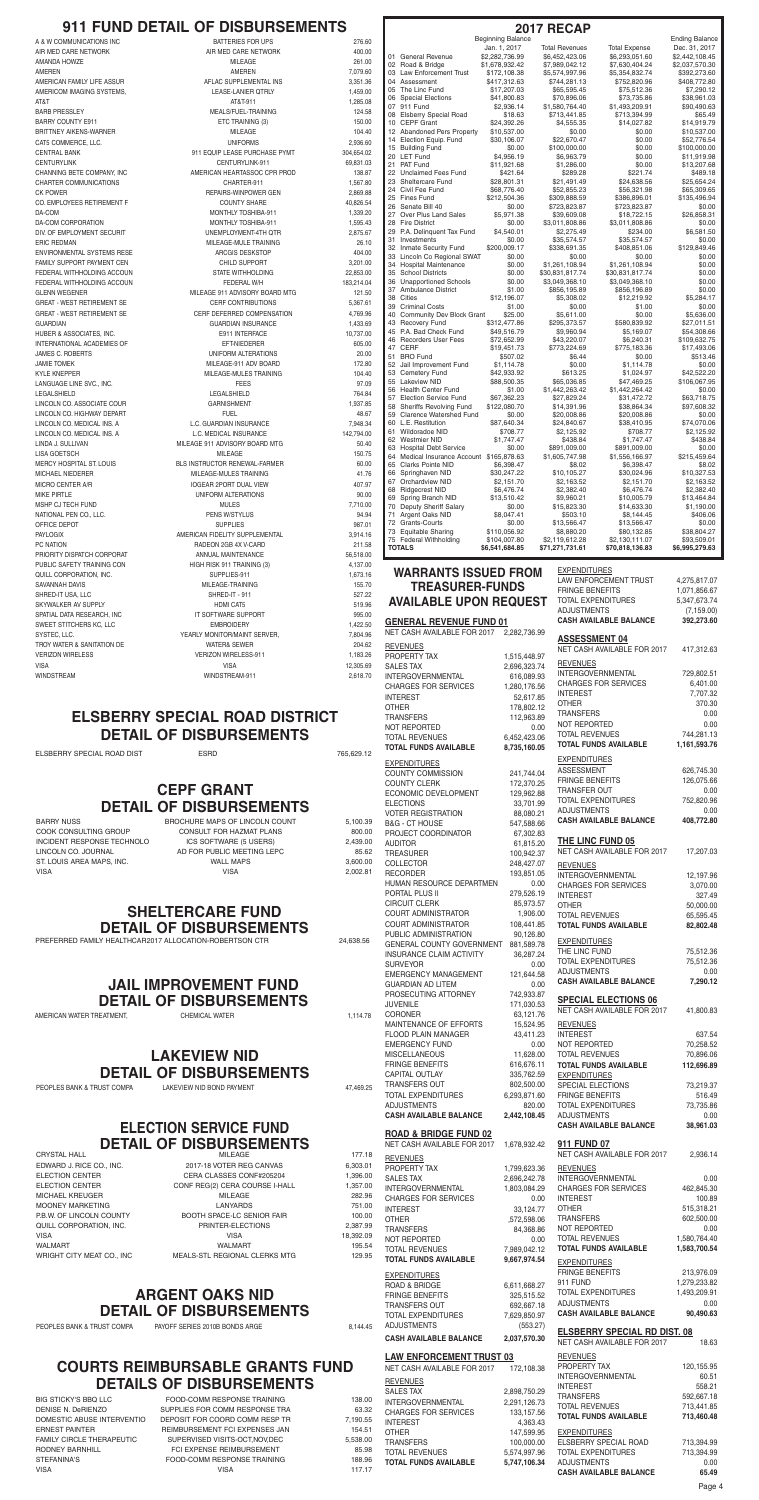| <b>CERF GRANT 10</b><br>NET CASH AVAILABLE FOR 2017                              | 24,392.26                              | <b>EXPENDITURES</b><br><b>SENATE BILL 40</b>                                  |
|----------------------------------------------------------------------------------|----------------------------------------|-------------------------------------------------------------------------------|
| <b>REVENUES</b><br>INTERGOVERNMENTAL                                             | 4,292.00                               | <b>TOTAL EXPENDIT</b><br>ADJUSTMENTS<br><b>CASH AVAILABL</b>                  |
| <b>INTEREST</b><br><b>TRANSFERS</b><br><b>TOTAL REVENUES</b>                     | 263.35<br>0.00<br>4,555.35             | <b>OVER PLUS L</b>                                                            |
| <b>TOTAL FUNDS AVAILABLE</b><br><b>EXPENDITURES</b>                              | 28,947.61                              | <b>NET CASH AVAIL</b><br><b>REVENUES</b><br>NOT REPORTED                      |
| <b>CEPF GRANT</b><br><b>TOTAL EXPENDITURES</b><br><b>ADJUSTMENTS</b>             | 14,027.82<br>14,027.82<br>0.00         | <b>TOTAL REVENUE</b><br><b>TOTAL FUNDS A'</b>                                 |
| <b>CASH AVAILABLE BALANCE</b>                                                    | 14,919.79                              | <b>EXPENDITURES</b><br>OVER PLUS LAN                                          |
| ABANDONED PERSONAL PROPERTY 12<br>NET CASH AVAILABLE FOR 2017                    | 10,537.00                              | <b>TOTAL EXPENDIT</b><br>ADJUSTMENTS<br><b>CASH AVAILABL</b>                  |
| <b>REVENUES</b><br>NOT REPORTED<br><b>TOTAL REVENUES</b>                         | 0.00<br>0.00                           | <b>FIRE DISTRIC</b>                                                           |
| <b>TOTAL FUNDS AVAILABLE</b><br><b>EXPENDITURES</b>                              | 10,537.00                              | <b>NET CASH AVAIL</b><br><b>REVENUES</b>                                      |
| ABANDONED PERS PROPERTY<br><b>TOTAL EXPENDITURES</b><br><b>ADJUSTMENTS</b>       | 0.00<br>0.00<br>0.00                   | PROPERTY TAX<br><b>INTERGOVERNM</b><br>NOT REPORTED                           |
| <b>CASH AVAILABLE BALANCE</b><br><b>ELECTION EQUIPMENT 14</b>                    | 10,537.00                              | <b>TOTAL REVENUE</b><br><b>TOTAL FUNDS A'</b>                                 |
| NET CASH AVAILABLE FOR 2017<br><b>REVENUES</b>                                   | 30,106.07                              | <b>EXPENDITURES</b><br><b>FIRE DISTRICTS</b><br><b>TOTAL EXPENDIT</b>         |
| <b>CHARGES FOR SERVICES</b><br><b>INTEREST</b>                                   | 22,048.74<br>621.73                    | ADJUSTMENTS<br><b>CASH AVAILABL</b>                                           |
| <b>TOTAL REVENUES</b><br><b>TOTAL FUNDS AVAILABLE</b>                            | 22,670.47<br>52,776.54                 | <b>P.A. DELINQU</b><br><b>NET CASH AVAIL</b>                                  |
| <b>EXPENDITURES</b><br><b>ELECTION EQUIPMENT</b><br><b>TOTAL EXPENDITURES</b>    | 0.00<br>0.00                           | <b>REVENUES</b><br><b>INTERGOVERNM</b>                                        |
| <b>ADJUSTMENTS</b><br><b>CASH AVAILABLE BALANCE</b>                              | 0.00<br>52,776.54                      | <b>CHARGES FOR S</b><br><b>INTEREST</b>                                       |
| <b>BUILDING FUND 15</b><br>NET CASH AVAILABLE FOR 2017                           | 0.00                                   | <b>OTHER</b><br><b>TOTAL REVENUE</b><br><b>TOTAL FUNDS AV</b>                 |
| <b>REVENUES</b><br><b>TRANSFERS</b>                                              | 100.000.00                             | <b>EXPENDITURES</b><br>P.A. DELINQUEN                                         |
| <b>TOTAL REVENUES</b><br><b>TOTAL FUNDS AVAILABLE</b><br><b>EXPENDITURES</b>     | 100,000.00<br>100,000.00               | <b>TOTAL EXPENDIT</b><br>ADJUSTMENTS<br><b>CASH AVAILABL</b>                  |
| <b>TOTAL EXPENDITURES</b><br><b>ADJUSTMENTS</b>                                  | 0.00<br>0.00                           | <b>INVESTMENTS</b>                                                            |
| <b>CASH AVAILABLE BALANCE</b><br><b>LAW ENFORCEMENT TRAINING 20</b>              | 100,000.00                             | <b>NET CASH AVAIL</b><br><b>REVENUES</b>                                      |
| NET CASH AVAILABLE FOR 2017<br><b>REVENUES</b>                                   | 4,956.19                               | <b>OTHER</b><br>NOT REPORTED<br><b>TOTAL REVENUE</b>                          |
| <b>CHARGES FOR SERVICES</b><br><b>INTEREST</b><br><b>OTHER</b>                   | 6,865.47<br>98.32<br>0.00              | <b>TOTAL FUNDS AT</b><br><b>EXPENDITURES</b>                                  |
| <b>TOTAL REVENUES</b><br><b>TOTAL FUNDS AVAILABLE</b>                            | 6,963.79<br>11,919.98                  | <b>INVESTMENTS</b><br><b>TOTAL EXPENDIT</b><br>ADJUSTMENTS                    |
| <b>EXPENDITURES</b><br>L.E.T. FUND                                               | 0.00                                   | <b>CASH AVAILABL</b>                                                          |
| <b>TOTAL EXPENDITURES</b><br><b>ADJUSTMENTS</b><br><b>CASH AVAILABLE BALANCE</b> | 0.00<br>0.00<br>11,919.98              | <b>INMATE SECU</b><br><b>NET CASH AVAIL</b>                                   |
| <b>P.A. TRAINING FUND 21</b><br>NET CASH AVAILABLE FOR 2017                      | 11,921.68                              | <b>REVENUES</b><br><b>INTEREST</b><br><b>OTHER</b>                            |
| <b>REVENUES</b><br><b>INTERGOVERNMENTAL</b>                                      | 0.00                                   | <b>TOTAL REVENUE</b><br><b>TOTAL FUNDS AT</b>                                 |
| <b>CHARGES FOR SERVICES</b><br><b>INTEREST</b><br>OTHER                          | 1,126.06<br>159.94<br>0.00             | <b>EXPENDITURES</b><br><b>INMATE SECURIT</b><br><b>TOTAL EXPENDIT</b>         |
| <b>TOTAL REVENUES</b><br><b>TOTAL FUNDS AVAILABLE</b>                            | 1,286.00<br>13,207.68                  | <b>ADJUSTMENTS</b><br><b>CASH AVAILABL</b>                                    |
| <b>EXPENDITURES</b><br>P.A.T. FUND<br><b>TOTAL EXPENDITURES</b>                  | 0.00                                   | <b>LINC CO REG</b><br><b>NET CASH AVAIL</b>                                   |
| <b>ADJUSTMENTS</b><br><b>CASH AVAILABLE BALANCE</b>                              | 0.00<br>0.00<br>13,207.68              | <b>REVENUES</b><br><b>INTEREST</b>                                            |
| <b>UNCLAIMED FEES FUND 22</b><br>NET CASH AVAILABLE FOR 2017                     | 421.64                                 | <b>OTHER</b><br><b>TOTAL REVENUE</b><br><b>TOTAL FUNDS AV</b>                 |
| <b>REVENUES</b><br>NOT REPORTED                                                  |                                        |                                                                               |
| <b>TOTAL REVENUES</b>                                                            | 289.28                                 | <b>EXPENDITURES</b><br>LINC CO REGION                                         |
| <b>TOTAL FUNDS AVAILABLE</b>                                                     | 289.28<br>710.92                       | <b>TOTAL EXPENDIT</b><br>ADJUSTMENTS                                          |
| <b>EXPENDITURES</b><br>UNCLAIMED FEES FUND<br><b>TOTAL EXPENDITURES</b>          | 221.74<br>221.74                       | <b>CASH AVAILABL</b>                                                          |
| <b>ADJUSTMENTS</b><br><b>CASH AVAILABLE BALANCE</b>                              | 0.00<br>489.18                         | <b>HOSPITAL MA</b><br><b>NET CASH AVAIL</b><br><b>REVENUES</b>                |
| <b>SHELTERCARE FUND 23</b><br>NET CASH AVAILABLE FOR 2017                        | 28,801.31                              | <b>TRANSFERS</b><br>NOT REPORTED                                              |
| <b>REVENUES</b><br><b>INTERGOVERNMENTAL</b>                                      | 0.00                                   | <b>TOTAL REVENUE</b><br><b>TOTAL FUNDS A'</b>                                 |
| <b>CHARGES FOR SERVICES</b><br><b>INTEREST</b><br><b>OTHER</b>                   | 21,005.77<br>485.72<br>0.00            | <b>EXPENDITURES</b><br>HOSPITAL MAINT<br><b>TOTAL EXPENDIT</b>                |
| <b>TOTAL REVENUES</b><br><b>TOTAL FUNDS AVAILABLE</b>                            | 21,491.49<br>50,292.80                 | <b>ADJUSTMENTS</b><br><b>CASH AVAILABL</b>                                    |
| <b>EXPENDITURES</b><br>SHELTERCARE FUND                                          | 24,638.56                              | <b>SCHOOL DIST</b><br><b>NET CASH AVAIL</b>                                   |
| <b>TOTAL EXPENDITURES</b><br><b>ADJUSTMENTS</b><br><b>CASH AVAILABLE BALANCE</b> | 24,638.56<br>0.00<br>25,654.24         | <b>REVENUES</b><br>PROPERTY TAX                                               |
| <b>CIVIL FEE FUND 24</b><br>NET CASH AVAILABLE FOR 2017                          | 68,776.40                              | <b>INTERGOVERNM</b><br>OTHER<br>NOT REPORTED                                  |
| <b>REVENUES</b><br><b>INTERGOVERNMENTAL</b>                                      | 0.00                                   | <b>TOTAL REVENUE</b><br><b>TOTAL FUNDS A'</b>                                 |
| <b>CHARGES FOR SERVICES</b><br><b>INTEREST</b>                                   | 52,039.64<br>815.59                    | <b>EXPENDITURES</b><br><b>SCHOOL DISTRI</b><br><b>TOTAL EXPENDIT</b>          |
| <b>OTHER</b><br><b>TOTAL REVENUES</b><br><b>TOTAL FUNDS AVAILABLE</b>            | 0.00<br>52,855.23<br>121,631.63        | <b>ADJUSTMENTS</b><br><b>CASH AVAILABL</b>                                    |
| <b>EXPENDITURES</b><br>CIVIL FEE FUND                                            | 56,321.98                              | <b>UNAPPORTIO</b><br><b>NET CASH AVAIL</b>                                    |
| TOTAL EXPENDITURES<br><b>ADJUSTMENTS</b><br><b>CASH AVAILABLE BALANCE</b>        | 56,321.98<br>0.00<br>65,309.65         | <b>REVENUES</b><br><b>INTERGOVERNM</b>                                        |
| <b>FINES FUND 25</b>                                                             |                                        | NOT REPORTED<br><b>TOTAL REVENUE</b><br><b>TOTAL FUNDS A'</b>                 |
| NET CASH AVAILABLE FOR 2017 212,504.36<br><b>REVENUES</b>                        |                                        | <b>EXPENDITURES</b><br><b>UNAPPORTIONE</b>                                    |
| NOT REPORTED<br><b>TOTAL REVENUES</b><br><b>TOTAL FUNDS AVAILABLE</b>            | 309,888.59<br>309,888.59<br>522,392.95 | TOTAL EXPENDIT<br>ADJUSTMENTS                                                 |
| <b>EXPENDITURES</b><br><b>FINES FUND</b>                                         | 386,896.01                             | <b>CASH AVAILABL</b><br><b>AMBULANCE</b>                                      |
| <b>TOTAL EXPENDITURES</b><br><b>ADJUSTMENTS</b><br><b>CASH AVAILABLE BALANCE</b> | 386,896.01<br>0.00<br>135,496.94       | <b>NET CASH AVAIL</b><br><b>REVENUES</b><br><b>INTEREST</b>                   |
| <b>SENATE BILL 40 26</b>                                                         |                                        | NOT REPORTED<br><b>TOTAL REVENUE</b>                                          |
| NET CASH AVAILABLE FOR 2017<br><b>REVENUES</b><br><b>TRANSFERS</b>               | 0.00<br>0.00                           | <b>TOTAL FUNDS A'</b><br><b>EXPENDITURES</b>                                  |
| NOT REPORTED<br><b>TOTAL REVENUES</b><br><b>TOTAL FUNDS AVAILABLE</b>            | 723,823.87<br>723,823.87<br>723,823.87 | AMBULANCE DIS<br><b>TOTAL EXPENDIT</b><br>ADJUSTMENTS<br><b>CASH AVAILABL</b> |

| <b>EXPENDITURES</b><br>SENATE BILL 40 BOARD                             | 723,823.87                       | <b>CITIES FUND 38</b><br>NET CASH AVAILABLE FOR 2017               | 12,196.07                    |
|-------------------------------------------------------------------------|----------------------------------|--------------------------------------------------------------------|------------------------------|
| TOTAL EXPENDITURES<br><b>ADJUSTMENTS</b>                                | 723,823.87<br>0.00               | <b>REVENUES</b><br>INTERGOVERNMENTAL                               | 0.00                         |
| <b>CASH AVAILABLE BALANCE</b>                                           | 0.00                             | NOT REPORTED<br><b>TOTAL REVENUES</b>                              | 5,308.02<br>5,308.02         |
| <b>OVER PLUS LAND SALES 27</b><br>NET CASH AVAILABLE FOR 2017           | 5,971.38                         | <b>TOTAL FUNDS AVAILABLE</b><br><b>EXPENDITURES</b>                | 17,504.09                    |
| <b>REVENUES</b><br>NOT REPORTED                                         | 39,609.08                        | <b>CITIES</b><br><b>TOTAL EXPENDITURES</b>                         | 12,219.92<br>12,219.92       |
| <b>TOTAL REVENUES</b><br><b>TOTAL FUNDS AVAILABLE</b>                   | 39,609.08<br>45,580.46           | <b>ADJUSTMENTS</b><br><b>CASH AVAILABLE BALANCE</b>                | 0.00<br>5.284.17             |
| <b>EXPENDITURES</b><br>OVER PLUS LAND SALES                             | 18,722.15                        | <b>CRIMINAL COSTS FUND 39</b>                                      |                              |
| <b>TOTAL EXPENDITURES</b><br><b>ADJUSTMENTS</b>                         | 18,722.15<br>0.00                | NET CASH AVAILABLE FOR 2017<br><b>REVENUES</b>                     | 1.00                         |
| <b>CASH AVAILABLE BALANCE</b>                                           | 26,858.31                        | NOT REPORTED<br><b>TOTAL REVENUES</b>                              | 0.00<br>0.00                 |
| <b>FIRE DISTRICTS 28</b><br>NET CASH AVAILABLE FOR 2017                 | 0.00                             | <b>TOTAL FUNDS AVAILABLE</b><br><b>EXPENDITURES</b>                | 1.00                         |
| <b>REVENUES</b><br>PROPERTY TAX                                         | 0.00                             | CRIMINAL COST<br><b>TOTAL EXPENDITURES</b>                         | 1.00<br>1.00                 |
| <b>INTERGOVERNMENTAL</b><br>NOT REPORTED                                | 0.00<br>3,011,808.86             | <b>ADJUSTMENTS</b><br><b>CASH AVAILABLE BALANCE</b>                | 0.00<br>0.00                 |
| <b>TOTAL REVENUES</b><br><b>TOTAL FUNDS AVAILABLE</b>                   | 3,011,808.86<br>3,011,808.86     | <b>COMMUNITY DEV B 40</b>                                          |                              |
| <b>EXPENDITURES</b><br><b>FIRE DISTRICTS</b>                            | 3,011,808.86                     | NET CASH AVAILABLE FOR 2017<br><b>REVENUES</b>                     | 25.00                        |
| <b>TOTAL EXPENDITURES</b><br><b>ADJUSTMENTS</b>                         | 3,011,808.86<br>0.00             | INTERGOVERNMENTAL<br><b>OTHER</b>                                  | 5,611.00<br>0.00             |
| <b>CASH AVAILABLE BALANCE</b>                                           | 0.00                             | TOTAL REVENUES<br><b>TOTAL FUNDS AVAILABLE</b>                     | 5,611.00<br>5,636.00         |
| <b>P.A. DELINQUENT TAX 29</b><br>NET CASH AVAILABLE FOR 2017            | 4,540.01                         | <b>EXPENDITURES</b><br>PUBLIC WATER DIST GRANT                     | 0.00                         |
| <b>REVENUES</b><br>INTERGOVERNMENTAL                                    | 0.00                             | BREVATOR LEVEE GRANT<br>CAP AU GRIS LEVEE GRANT                    | 0.00<br>0.00                 |
| <b>CHARGES FOR SERVICES</b><br><b>INTEREST</b>                          | 2,214.96<br>60.53                | ELSBERRY LEVEE GRANT<br><b>FOLEY LEVEE GRANT</b>                   | 0.00<br>0.00                 |
| <b>OTHER</b><br><b>TOTAL REVENUES</b>                                   | 0.00<br>2,275.49                 | KING'S LAKE LEVEE GRANT<br>SANDY CREEK LEVEE GRANT                 | 0.00<br>0.00                 |
| <b>TOTAL FUNDS AVAILABLE</b><br><b>EXPENDITURES</b>                     | 6,815.50                         | WINFIELD LEVEE GRANT<br><b>TOTAL EXPENDITURES</b>                  | 0.00<br>0.00                 |
| P.A. DELINQUENT TAX<br>TOTAL EXPENDITURES                               | 234.00<br>234.00                 | <b>ADJUSTMENTS</b><br><b>CASH AVAILABLE BALANCE</b>                | 0.00<br>5,636.00             |
| <b>ADJUSTMENTS</b><br><b>CASH AVAILABLE BALANCE</b>                     | 0.00<br>6,581.50                 | <b>RECOVERY FUND 43</b>                                            |                              |
| <b>INVESTMENTS 31</b>                                                   |                                  | NET CASH AVAILABLE FOR 2017<br><b>REVENUES</b>                     | 312,477.86                   |
| NET CASH AVAILABLE FOR 2017                                             | 0.00                             | INTERGOVERNMENTAL<br><b>TOTAL REVENUES</b>                         | 295,373.57<br>295,373.57     |
| <b>REVENUES</b><br><b>OTHER</b><br>NOT REPORTED                         | 0.00<br>35,574.57                | <b>TOTAL FUNDS AVAILABLE</b><br><b>EXPENDITURES</b>                | 607,851.43                   |
| <b>TOTAL REVENUES</b><br><b>TOTAL FUNDS AVAILABLE</b>                   | 35,574.57<br>35,574.57           | RECOVERY FUND<br>TOTAL EXPENDITURES                                | 580,839.92<br>580,839.92     |
| <b>EXPENDITURES</b>                                                     |                                  | <b>ADJUSTMENTS</b><br><b>CASH AVAILABLE BALANCE</b>                | 0.00<br>27,011.51            |
| <b>INVESTMENTS</b><br>TOTAL EXPENDITURES                                | 35,574.57<br>35,574.57           | <b>P.A. BAD CHECK FUND 45</b>                                      |                              |
| <b>ADJUSTMENTS</b><br><b>CASH AVAILABLE BALANCE</b>                     | 0.00<br>0.00                     | NET CASH AVAILABLE FOR 2017<br><b>REVENUES</b>                     | 49,516.79                    |
| <b>INMATE SECURITY 32</b><br>NET CASH AVAILABLE FOR 2017                | 200,009.17                       | <b>INTERGOVERNMENTAL</b><br><b>CHARGES FOR SERVICES</b>            | 0.00<br>9,313.00             |
| <b>REVENUES</b>                                                         |                                  | <b>INTEREST</b><br><b>OTHER</b>                                    | 647.94<br>0.00               |
| <b>INTEREST</b><br><b>OTHER</b>                                         | 1,491.09<br>337,200.26           | NOT REPORTED<br><b>TOTAL REVENUES</b>                              | 0.00<br>9,960.94             |
| <b>TOTAL REVENUES</b><br><b>TOTAL FUNDS AVAILABLE</b>                   | 338,691.35<br>538,700.52         | <b>TOTAL FUNDS AVAILABLE</b><br><b>EXPENDITURES</b>                | 59,477.73                    |
| <b>EXPENDITURES</b><br><b>INMATE SECURITY</b>                           | 408,851.06                       | P.A. BAD CHECK<br><b>TOTAL EXPENDITURES</b>                        | 5,169.07<br>5,169.07         |
|                                                                         |                                  |                                                                    |                              |
| TOTAL EXPENDITURES<br><b>ADJUSTMENTS</b>                                | 408,851.06<br>0.00               | <b>ADJUSTMENTS</b><br><b>CASH AVAILABLE BALANCE</b>                | 0.00<br>54,308.66            |
| <b>CASH AVAILABLE BALANCE</b>                                           | 129,849.46                       | <b>RECORDERS-USER FUND FEE 46</b>                                  |                              |
| <b>LINC CO REGIONAL 33</b><br>NET CASH AVAILABLE FOR 2017               | 0.00                             | NET CASH AVAILABLE FOR 2017<br><b>REVENUES</b>                     | 72,652.99                    |
| <b>REVENUES</b><br><b>INTEREST</b>                                      | 0.00                             | INTERGOVERNMENTAL<br><b>INTEREST</b>                               | 0.00<br>1,141.32             |
| <b>OTHER</b><br><b>TOTAL REVENUES</b>                                   | 0.00<br>0.00                     | <b>OTHER</b><br><b>TOTAL REVENUES</b>                              | 42,078.75<br>43,220.07       |
| <b>TOTAL FUNDS AVAILABLE</b><br><b>EXPENDITURES</b>                     | 0.00                             | <b>TOTAL FUNDS AVAILABLE</b><br><b>EXPENDITURES</b>                | 115,873.06                   |
| LINC CO REGIONAL SWAT TM<br><b>TOTAL EXPENDITURES</b>                   | 0.00<br>0.00                     | RECORDERS-USER FEE<br><b>TRANSFERS OUT</b>                         | 6,240.31<br>0.00             |
| <b>ADJUSTMENTS</b><br><b>CASH AVAILABLE BALANCE</b>                     | 0.00<br>0.00                     | <b>TOTAL EXPENDITURES</b><br><b>ADJUSTMENTS</b>                    | 6,240.31<br>0.00             |
| <b>HOSPITAL MAINTENANCE 34</b>                                          |                                  | <b>CASH AVAILABLE BALANCE</b>                                      | 109,632.75                   |
| NET CASH AVAILABLE FOR 2017<br><b>REVENUES</b>                          | 0.00                             | <b>CERF FUND 47</b><br>NET CASH AVAILABLE FOR 2017                 | 19,451.73                    |
| <b>TRANSFERS</b><br>NOT REPORTED                                        | 0.00<br>1,261,108.94             | <b>REVENUES</b><br>NOT REPORTED                                    | 773,224.69                   |
| <b>TOTAL REVENUES</b><br><b>TOTAL FUNDS AVAILABLE</b>                   | 1,261,108.94<br>1,261,108.94     | <b>TOTAL REVENUES</b><br><b>TOTAL FUNDS AVAILABLE</b>              | 773,224.69<br>792,676.42     |
| <b>EXPENDITURES</b>                                                     |                                  | <b>EXPENDITURES</b><br><b>CERF</b>                                 | 775,183.36                   |
| HOSPITAL MAINTENANCE<br><b>TOTAL EXPENDITURES</b><br><b>ADJUSTMENTS</b> | 1,261,108.94<br>1,261,108.94     | TOTAL EXPENDITURES<br><b>ADJUSTMENTS</b>                           | 775,183.36<br>0.00           |
| <b>CASH AVAILABLE BALANCE</b>                                           | 0.00<br>0.00                     | <b>CASH AVAILABLE BALANCE</b>                                      | 17,493.06                    |
| <b>SCHOOL DISTRICT FUND 35</b><br>NET CASH AVAILABLE FOR 2017           | 0.00                             | <b>BRO FUND 51</b><br>NET CASH AVAILABLE FOR 2017                  | 507.02                       |
| <b>REVENUES</b><br>PROPERTY TAX                                         | 0.00                             | <b>REVENUES</b><br>INTERGOVERNMENTAL                               | 0.00                         |
| INTERGOVERNMENTAL<br><b>OTHER</b>                                       | 0.00<br>0.00                     | <b>INTEREST</b><br><b>TOTAL REVENUES</b>                           | 6.44<br>6.44                 |
| NOT REPORTED<br><b>TOTAL REVENUES</b>                                   | 30,831,817.74<br>30,831,817.74   | <b>TOTAL FUNDS AVAILABLE</b><br><b>EXPENDITURES</b>                | 513.46                       |
| <b>TOTAL FUNDS AVAILABLE</b><br><b>EXPENDITURES</b>                     | 30,831,817.74                    | <b>BRO</b><br>TRANSFER OUT                                         | 0.00<br>0.00                 |
| <b>SCHOOL DISTRICTS</b><br><b>TOTAL EXPENDITURES</b>                    | 30,831,817.74<br>30,831,817.74   | <b>TOTAL EXPENDITURES</b><br><b>ADJUSTMENTS</b>                    | 0.00<br>0.00                 |
| <b>ADJUSTMENTS</b><br><b>CASH AVAILABLE BALANCE</b>                     | 0.00<br>0.00                     | <b>CASH AVAILABLE BALANCE</b>                                      | 513.46                       |
| <b>UNAPPORTIONED SCHOOLS FUND 36</b>                                    |                                  | <b>JAIL IMPROVEMENT FUND 52</b><br>NET CASH AVAILABLE FOR 2017     | 1,114.78                     |
| NET CASH AVAILABLE FOR 2017<br><b>REVENUES</b>                          | 0.00                             | <b>REVENUES</b><br><b>SALES TAX</b>                                | 0.00                         |
| INTERGOVERNMENTAL<br>NOT REPORTED                                       | 17,332.11<br>3,032,035.99        | <b>INTEREST</b><br><b>OTHER</b>                                    | 0.00<br>0.00                 |
| <b>TOTAL REVENUES</b><br><b>TOTAL FUNDS AVAILABLE</b>                   | 3,049,368.10<br>3,049,368.10     | NOT REPORTED<br><b>TOTAL REVENUES</b>                              | 0.00<br>676.41               |
| <b>EXPENDITURES</b><br>UNAPPORTIONED SCHOOLS                            | 3,049,368.10                     | <b>TOTAL FUNDS AVAILABLE</b><br><b>EXPENDITURES</b>                | 1,114.78                     |
| TOTAL EXPENDITURES<br><b>ADJUSTMENTS</b>                                | 3,049,368.10<br>0.00             | <b>JAIL IMPROVEMENT</b><br>TOTAL EXPENDITURES                      | 1,114.78<br>1,114.78         |
| <b>CASH AVAILABLE BALANCE</b>                                           | 0.00                             | <b>ADJUSTMENTS</b><br><b>CASH AVAILABLE BALANCE</b>                | 0.00<br>0.00                 |
| <b>AMBULANCE DISTRICT 37</b><br>NET CASH AVAILABLE FOR 2017             | 1.00                             | <b>CEMETERY FUND 53</b>                                            | 42,933.92                    |
| <b>REVENUES</b><br><b>INTEREST</b>                                      | 0.00                             | NET CASH AVAILABLE FOR 2017<br><b>REVENUES</b>                     |                              |
| NOT REPORTED<br><b>TOTAL REVENUES</b>                                   | 856,195.89<br>856,195.89         | NOT REPORTED<br><b>TOTAL REVENUES</b>                              | 613.25<br>613.25             |
| <b>TOTAL FUNDS AVAILABLE</b><br><b>EXPENDITURES</b>                     | 856,195.89                       | <b>TOTAL FUNDS AVAILABLE</b><br><b>EXPENDITURES</b>                | 43,547.17                    |
| AMBULANCE DISTRICT<br><b>TOTAL EXPENDITURES</b><br><b>ADJUSTMENTS</b>   | 856,195.89<br>856,195.89<br>0.00 | <b>CEMETERY</b><br><b>TOTAL EXPENDITURES</b><br><b>ADJUSTMENTS</b> | 1,024.97<br>1,024.97<br>0.00 |

|                | 12,196.07                            | <b>LAKEVIEW NID 55</b><br>NET CASH AVAILABLE FOR 2017                    | 88,500.35                                 |
|----------------|--------------------------------------|--------------------------------------------------------------------------|-------------------------------------------|
|                | 0.00                                 | <b>REVENUES</b><br><b>INTEREST</b>                                       | 1,472.72                                  |
|                | 5,308.02<br>5,308.02                 | OTHER<br><b>TRANSFERS</b>                                                | 63,564.13<br>0.00                         |
|                | 17,504.09                            | <b>TOTAL REVENUES</b><br><b>TOTAL FUNDS AVAILABLE</b>                    | 65,036.85<br>153,537.20                   |
|                | 12,219.92<br>12,219.92               | <b>EXPENDITURES</b><br><b>LAKEVIEW NID</b>                               | 47,469.25                                 |
|                | 0.00<br>5,284.17                     | TOTAL EXPENDITURES<br><b>ADJUSTMENTS</b>                                 | 47,469.25<br>0.00                         |
|                |                                      | <b>CASH AVAILABLE BALANCE</b>                                            | 106,067.95                                |
|                | 1.00                                 | <b>HEALTH CENTER FUND 56</b><br>NET CASH AVAILABLE FOR 2017              | 1.00                                      |
|                | 0.00<br>0.00                         | <b>REVENUES</b><br><b>TRANSFERS</b>                                      | 0.00                                      |
|                | 1.00                                 | NOT REPORTED<br><b>TOTAL REVENUES</b>                                    | 1,442,263.42<br>1,442,263.42              |
|                | 1.00<br>1.00                         | <b>TOTAL FUNDS AVAILABLE</b><br><b>EXPENDITURES</b>                      | 1,442,263.42                              |
|                | 0.00<br>0.00                         | <b>HEALTH CENTER</b><br><b>TOTAL EXPENDITURES</b>                        | 1,442,263.42<br>1,442,263.42              |
|                |                                      | <b>ADJUSTMENTS</b><br><b>CASH AVAILABLE BALANCE</b>                      | 0.00<br>0.00                              |
|                | 25.00                                | <b>ELECTION SERVICE FUND 57</b>                                          |                                           |
|                | 5,611.00<br>0.00                     | <b>NET CASH AVAILABLE FOR 2017</b><br><b>REVENUES</b>                    | 67,362.23                                 |
|                | 5,611.00<br>5,636.00                 | <b>INTERGOVERNMENTAL</b><br><b>CHARGES FOR SERVICES</b>                  | 18,395.90<br>8,552.04                     |
|                | 0.00                                 | <b>INTEREST</b><br><b>TOTAL REVENUES</b>                                 | 881.30<br>27,829.24                       |
|                | 0.00<br>0.00                         | <b>TOTAL FUNDS AVAILABLE</b><br><b>EXPENDITURES</b>                      | 95,191.47                                 |
|                | 0.00<br>0.00                         | <b>ELECTION SERVICE</b><br><b>TOTAL EXPENDITURES</b>                     | 31,472.72<br>31,472.72                    |
|                | 0.00<br>0.00                         | <b>ADJUSTMENTS</b><br><b>CASH AVAILABLE BALANCE</b>                      | 0.00<br>63,718.75                         |
|                | 0.00<br>0.00<br>0.00                 | <b>SHERIFFS REVOLVING FUND 58</b>                                        |                                           |
|                | 5,636.00                             | NET CASH AVAILABLE FOR 2017                                              | 122,080.70                                |
|                | 312,477.86                           | <b>REVENUES</b><br><b>INTERGOVERNMENTAL</b>                              | 0.00                                      |
|                | 295,373.57                           | <b>INTEREST</b><br>OTHER                                                 | 1,342.76<br>13,049.20                     |
|                | 295,373.57<br>607,851.43             | <b>TOTAL REVENUES</b><br><b>TOTAL FUNDS AVAILABLE</b>                    | 14,391.96<br>136,472.66                   |
|                |                                      | <b>EXPENDITURES</b><br>SHERIFFS REVOLVING                                | 38,864.34                                 |
|                | 580,839.92<br>580,839.92<br>0.00     | <b>TRANSFERS OUT</b><br><b>TOTAL EXPENDITURES</b>                        | 0.00<br>38,864.34                         |
|                | 27,011.51                            | ADJUSTMENTS<br><b>CASH AVAILABLE BALANCE</b>                             | 0.00<br>97,608.32                         |
|                | 49,516.79                            | <b>CLARENCE CANNON WATERSHED 59</b>                                      |                                           |
|                | 0.00                                 | NET CASH AVAILABLE FOR 2017<br><b>REVENUES</b>                           | 0.00                                      |
|                | 9,313.00<br>647.94                   | NOT REPORTED<br><b>TOTAL REVENUES</b>                                    | 20,008.86<br>20,008.86                    |
|                | 0.00<br>0.00                         | <b>TOTAL FUNDS AVAILABLE</b><br><b>EXPENDITURES</b>                      | 20,008.86                                 |
|                | 9,960.94<br>59,477.73                | CLARENCE CANNON WATERSHED<br><b>TOTAL EXPENDITURES</b>                   | 20,008.86<br>20,008.86                    |
|                | 5,169.07                             | <b>ADJUSTMENTS</b><br><b>CASH AVAILABLE BALANCE</b>                      | 0.00<br>0.00                              |
|                | 5,169.07<br>0.00                     | <b>L.E. RESTITUTION 60</b>                                               |                                           |
|                | 54,308.66<br>EE 46                   | NET CASH AVAILABLE FOR 2017<br><b>REVENUES</b>                           | 87,640.34                                 |
|                | 72,652.99                            | <b>CHARGES FOR SERVICES</b><br>INTEREST<br>OTHER                         | 24,025.78<br>814.89<br>0.00               |
|                | 0.00<br>1,141.32                     | <b>NOT REPORTED</b><br><b>TOTAL REVENUES</b>                             | 0.00<br>24,840.67                         |
|                | 42,078.75<br>43,220.07<br>115,873.06 | <b>TOTAL FUNDS AVAILABLE</b><br><b>EXPENDITURES</b>                      | 112,481.01                                |
|                |                                      | <b>L.E. RESTITUTION</b><br>TOTAL EXPENDITURES                            | 38,410.95<br>38,410.95                    |
|                | 6,240.31<br>0.00<br>6,240.31         | <b>ADJUSTMENTS</b><br><b>CASH AVAILABLE BALANCE</b>                      | 0.00<br>74,070.06                         |
|                | 0.00<br>109,632.75                   | <b>WILDORADOE NID FUND 61</b>                                            |                                           |
|                |                                      | NET CASH AVAILABLE FOR 2017<br><b>REVENUES</b>                           | 708.77                                    |
|                | 19,451.73                            | INTEREST 23.25<br><b>OTHER</b>                                           | 2,102.67                                  |
|                | 773,224.69<br>773,224.69             | <b>TOTAL REVENUES</b><br><b>TOTAL FUNDS AVAILABLE</b>                    | 2,125.92<br>2,834.69                      |
|                | 792,676.42                           | <b>EXPENDITURES</b><br><b>WILDORADOE NID</b>                             | 708.77                                    |
|                | 775,183.36<br>775,183.36             | <b>TOTAL EXPENDITURES</b><br><b>ADJUSTMENTS</b>                          | 708.77<br>0.00                            |
|                | 0.00<br>17,493.06                    | <b>CASH AVAILABLE BALANCE</b>                                            | 2,125.92                                  |
|                |                                      | <b>WESTMIER ESTATE NID 62</b><br>NET CASH AVAILABLE FOR 2017             | 1,747.47                                  |
|                | 507.02                               | <b>REVENUES</b><br><b>INTEREST</b>                                       | 6.57                                      |
|                | 0.00<br>6.44                         | <b>OTHER</b><br><b>TOTAL REVENUES</b>                                    | 432.27<br>438.84                          |
|                | 6.44<br>513.46                       | <b>TOTAL FUNDS AVAILABLE</b><br><b>EXPENDITURES</b>                      | 2,186.31                                  |
|                | 0.00                                 | <b>WESTMIER ESTATES NID</b><br><b>TOTAL EXPENDITURES</b>                 | 1,747.47<br>1,747.47                      |
|                | 0.00<br>0.00                         | <b>ADJUSTMENTS</b><br><b>CASH AVAILABLE BALANCE</b>                      | 0.00<br>438.84                            |
|                | 0.00<br>513.46                       | <b>HOSPITAL DEBT SERVICE FUND 63</b>                                     |                                           |
| $\overline{2}$ | 1,114.78                             | NET CASH AVAILABLE FOR 2017<br><b>REVENUES</b>                           | 0.00                                      |
|                |                                      | <b>TRANSFERS</b><br>NOT REPORTED                                         | 0.00<br>891,009.00                        |
|                | 0.00<br>0.00                         | <b>TOTAL REVENUES</b><br><b>TOTAL FUNDS AVAILABLE</b>                    | 891,009.00<br>891,009.00                  |
|                | 0.00<br>0.00<br>676.41               | <b>EXPENDITURES</b><br>HOSPITAL DEBT SERVICE                             | 891,009.00                                |
|                | 1,114.78                             | <b>TOTAL EXPENDITURES</b><br>ADJUSTMENTS                                 | 891,009.00<br>0.00                        |
|                | 1,114.78<br>1,114.78                 | <b>CASH AVAILABLE BALANCE</b>                                            | 0.00                                      |
|                | 0.00<br>0.00                         | <b>MEDICAL INSURANCE ACCT. 64</b><br>NET CASH AVAILABLE FOR 2017         | 165,878.63                                |
|                |                                      | <b>REVENUES</b><br>NOT REPORTED                                          | 1,605,747.98                              |
|                | 42,933.92                            | <b>TOTAL REVENUES</b><br>TOTAL FUNDS AVAILABLE                           | 1,605,747.98<br>1,771,626.61              |
|                | 613.25<br>613.25                     | <b>EXPENDITURES</b>                                                      |                                           |
|                | 43,547.17                            | MEDICAL INSURANCE ACCT.<br><b>DENTAL INSURANCE</b><br>TOTAL EXPENDITURES | 1,469,859.33<br>86,307.64<br>1,556,166.97 |
|                | 1,024.97                             | <b>ADJUSTMENTS</b><br><b>CASH AVAILABLE BALANCE</b>                      | 0.00<br>215,459.64                        |
|                | 1,024.97<br>0.00<br>42,522.20        |                                                                          | continued on page 6                       |
|                |                                      |                                                                          |                                           |